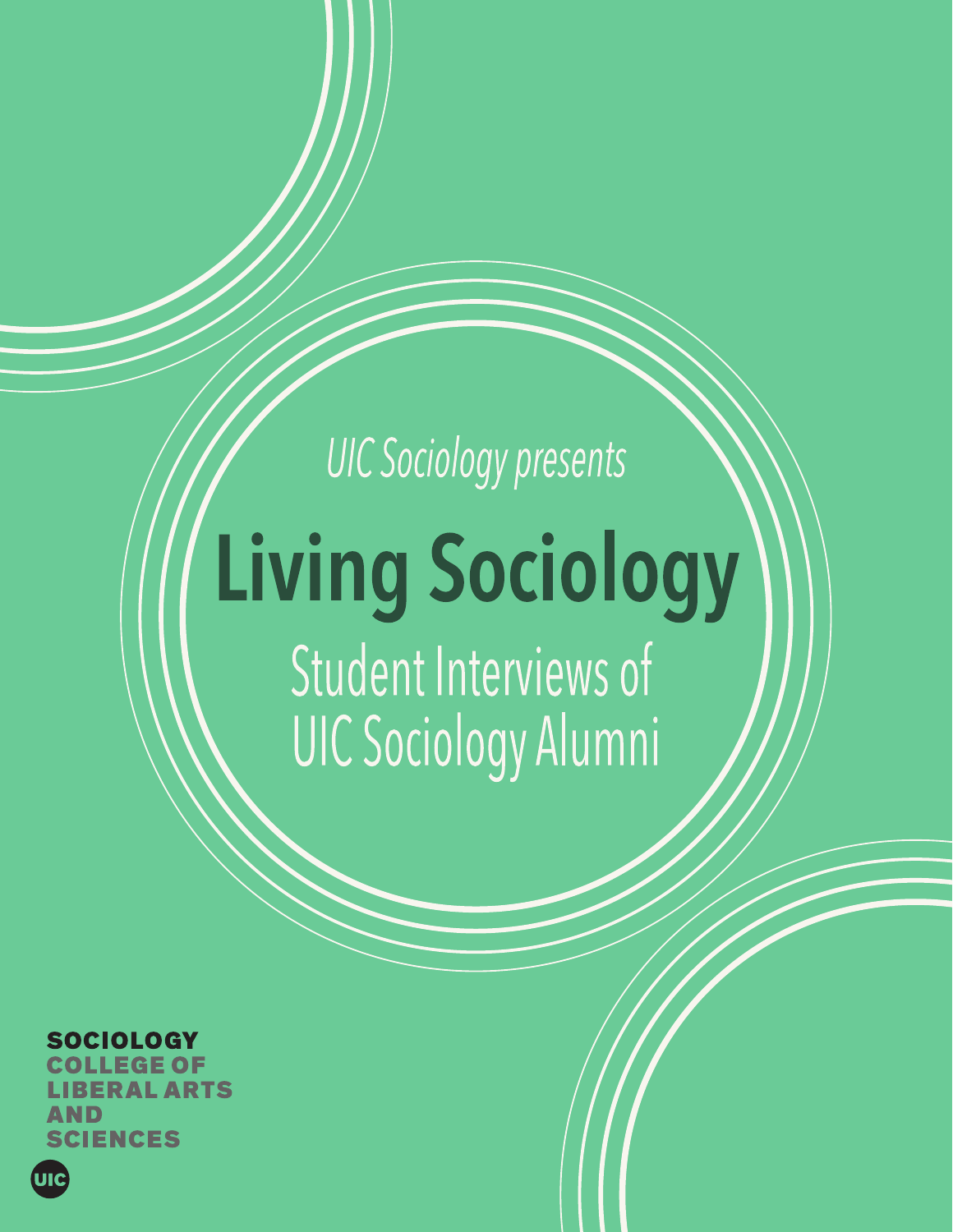### **Acknowledgements**

Congratulations to the following student interviewers (mostly alumni now!), whose work yielded such interesting and fun alumni interviews! Great work, Itzayana Alvarado ('16), Jocelyn Diaz ('16), Luis Duran ('16), Jacqueline Elizondo ('17), Stephanie Muñoz ('17), Halimah Salah, Myia Scott ('17) and Jamie Yager ('16).

Thanks to the following sociology faculty and staff for their creativity and hard work on this project, including:

Dr. Lorena Garcia (Capstone Faculty Instructor)

Dr. Kevin Lamarr James (Capstone Service Learning Director) Dr. Melissa Abad, Alison Moss, and Buddy Scarborough (Capstone Teaching Assistants) Dr. Maria Krysan (UIC Sociology Department Head) Kirsten Andersen (UIC Sociology Project Coordinator)

Caleb Butler (UIC Sociology Communications and Marketing Assistant)

### **Contact us**

Department of Sociology 4112 Behavioral Sciences Building 1007 West Harrison Street (MC 312) Chicago, Illinois 60607-7140

Phone: 312.996.3005 Website: soc.uic.edu.

Follow us on Facebook, Twitter, & Instagram: @uicsoc

### **Donate to UIC Sociology**

If you have been part of, enjoyed reading or learned from the *Living Sociology* project, please consider donating to UIC Sociology! New initiatives like these require resources, and we are grateful for support that enables us to continue creating fun and exciting projects featuring our community's accomplishments. Thanks for your support!

https://www.las.uic.edu/giving/soc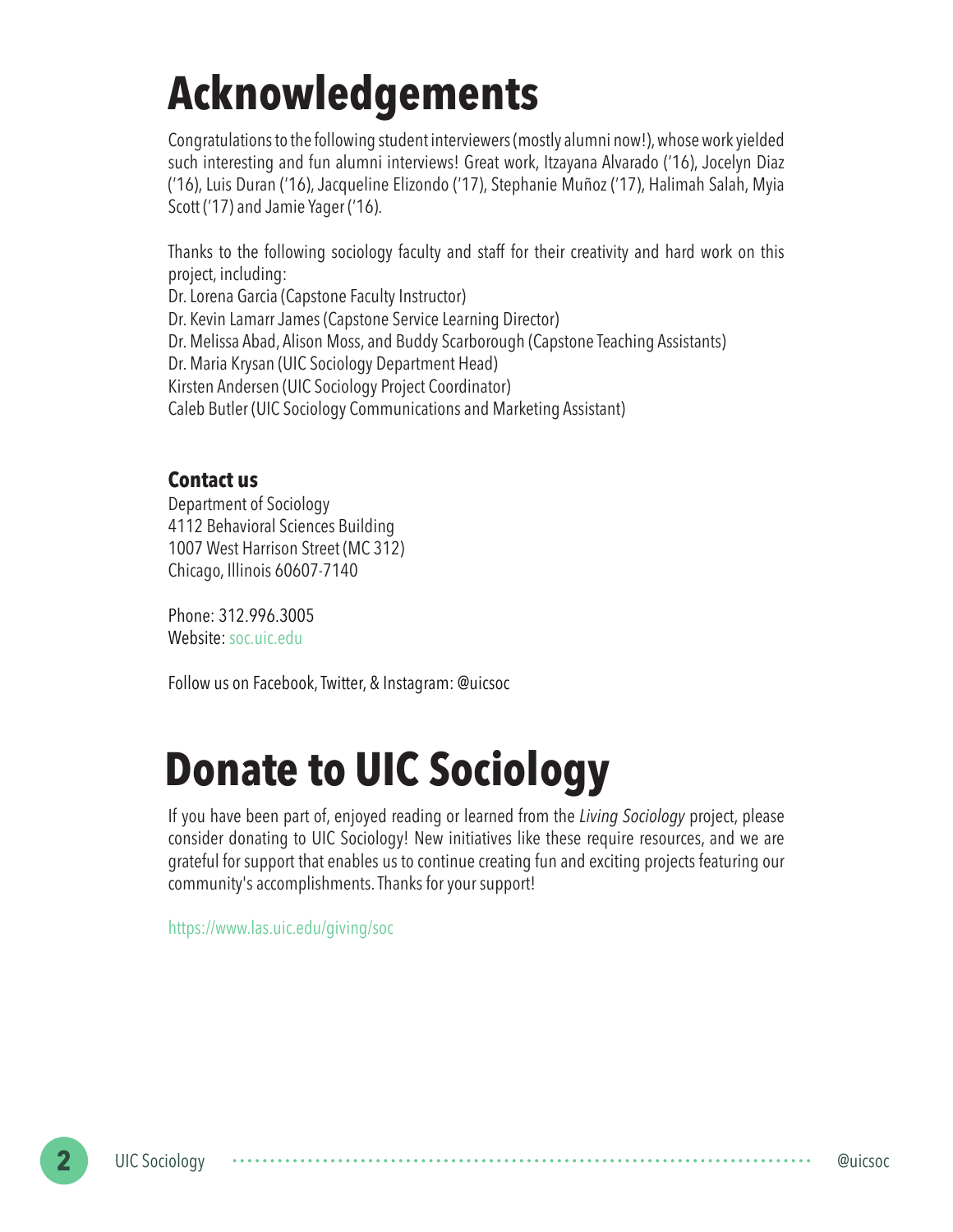### **Letter from the Department Head**

Dear Reader,

As Sociologists, we are often asked by others (friends, parents, employers), "What can you do with a sociology degree?" As UIC Department Head, I am thrilled to share with you the answers to this question as provided by our UIC Sociology alumni (from B.A.'s to M.A.'s to PhD's!) to undergraduates enrolled in their Capstone Sociology course. Let me unpack for you how this came to be.

Starting with the Fall 2016 semester, UIC sociology seniors enroll in a Capstone course that reignites their sociological imagination, hones their sociological skills, and prepares them for their next life adventure, whether that's more education or a career. One way we do this is by engaging students in projects with community partners—ranging from Dignity Diner to SGA Youth & Family Services to the AIDS Foundation of Chicago—to apply their sociological knowledge in real world settings. One group stayed closer to home to work with the UIC Sociology Department, which was interested in learning more about what kinds of careers our alumni pursue, with the goal of also helping current and future sociology majors understand the rich variety of jobs available to them.

Honing their interviewing skills and learning to write engaging summaries was made easier by the impressive, engaging, and inspiring life stories of our alumni. In the pages that follow, you will find the product of 30 conversations between alumni (and one very special faculty emerita!) and current students. We originally posted these interviews as a series entitled, "30 in 30: 30 Alumni Stories in 30 Weeks" on our blog and on social media. It was so well-received that we decided to gather them together here, in the same order they originally appeared, to share with a broader audience in a more lasting format.

These alumni features are one instance of the success of the capstone course, rooted in connectedness in the community; they taught students about the range of graduate degrees and career paths a sociology major might pursue, and these dialogues gave alumni the opportunity to recall their time at UIC, offer advice, and learn about the experience of current students. The interviews featured here offer a snapshot of the ways UIC Sociology is engaging with the community beyond our walls, preparing our students to be productive citizens after graduating, and staying connected to our growing cadre of UIC Sociology alumni.

We hope you enjoy learning about our alumni and feel inspired to join the conversation!

Warmly, Maria Krysan, Department Head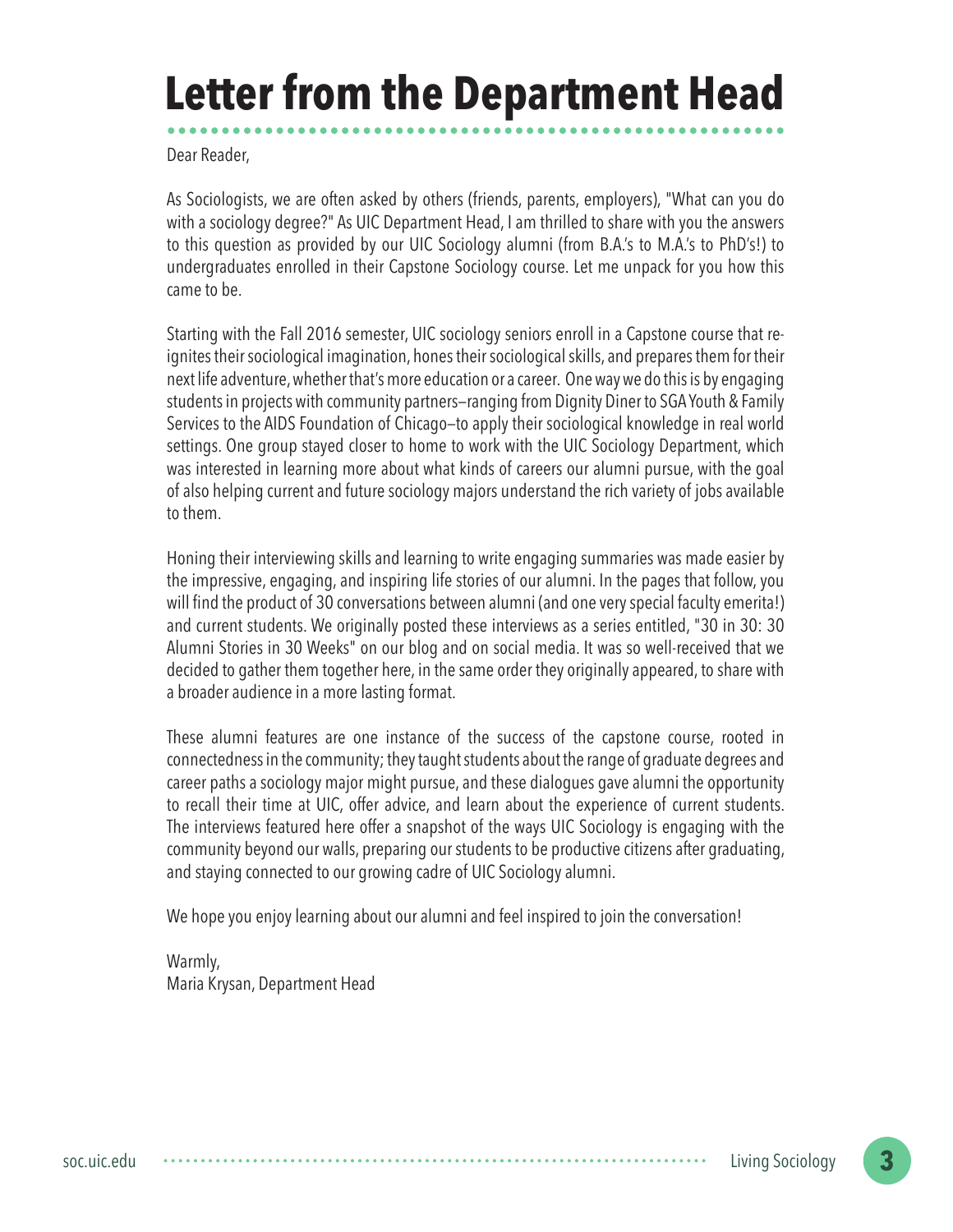

### **Eduardo Garza**

#### **Education**

PhD, Educational Leadership, DePaul University, 2013 Master's, Urban Planning and Policy, UIC, 2002 Bachelor's, Sociology, UIC

#### **Current job**

Dean of Student Services, Richard J. Daley College in Chicago, Illinois

### **On studying sociology**

Dr. Garza chose Sociology as his major because he is fascinated by the study of people and how they interact. He took an elective with Dr. Nilda Flores-Gonzalez and fell in love with sociology. His background in community organizing was also a good fit with the major.

### **Remembering his time in UIC Sociology**

Eduardo's fondest memories of UIC Sociology are the students he took classes with in the department. They were from many different walks of life, and he learned a lot about them and their diverse perspectives.

### **What's most inspiring about the discipline of sociology**

Sociology courses cover a wide spectrum of practical issues occurring in communities, which makes it a great base for pursuing a career in policy, education and many other areas. Dr. Garza also believes that Sociology allows for individuals to better assess community dynamics. A degree in sociology made him a better communicator and more adept at understanding diverse values.

### **How a background in sociology influenced his career path**

Working in one of Chicago's City Colleges, Dr. Garza has seen first-hand the tremendous deficit in higher education opportunities for minorities. Given the importance of education for success, he was inspired to work as an agent for change in the field of education, which led him to his current job.

### **Advice for current or newly graduated UIC Sociology students**

Exposure to many different topics addressed in sociology will help students to find a career path. While classes like theory and methods are interesting, classes that deal with race, class and other topical issues in the real world will help students find career inspiration. Active participation while they are students will prepare new graduates to represent UIC in various professional fields, including health, housing, education and more.

### **In his free time**

Eduardo loves to be out on the water. He has been sailing for 12 years, which he says helps him to connect with the beauty of nature.

*Interview by Luis Duran, UIC, 2016*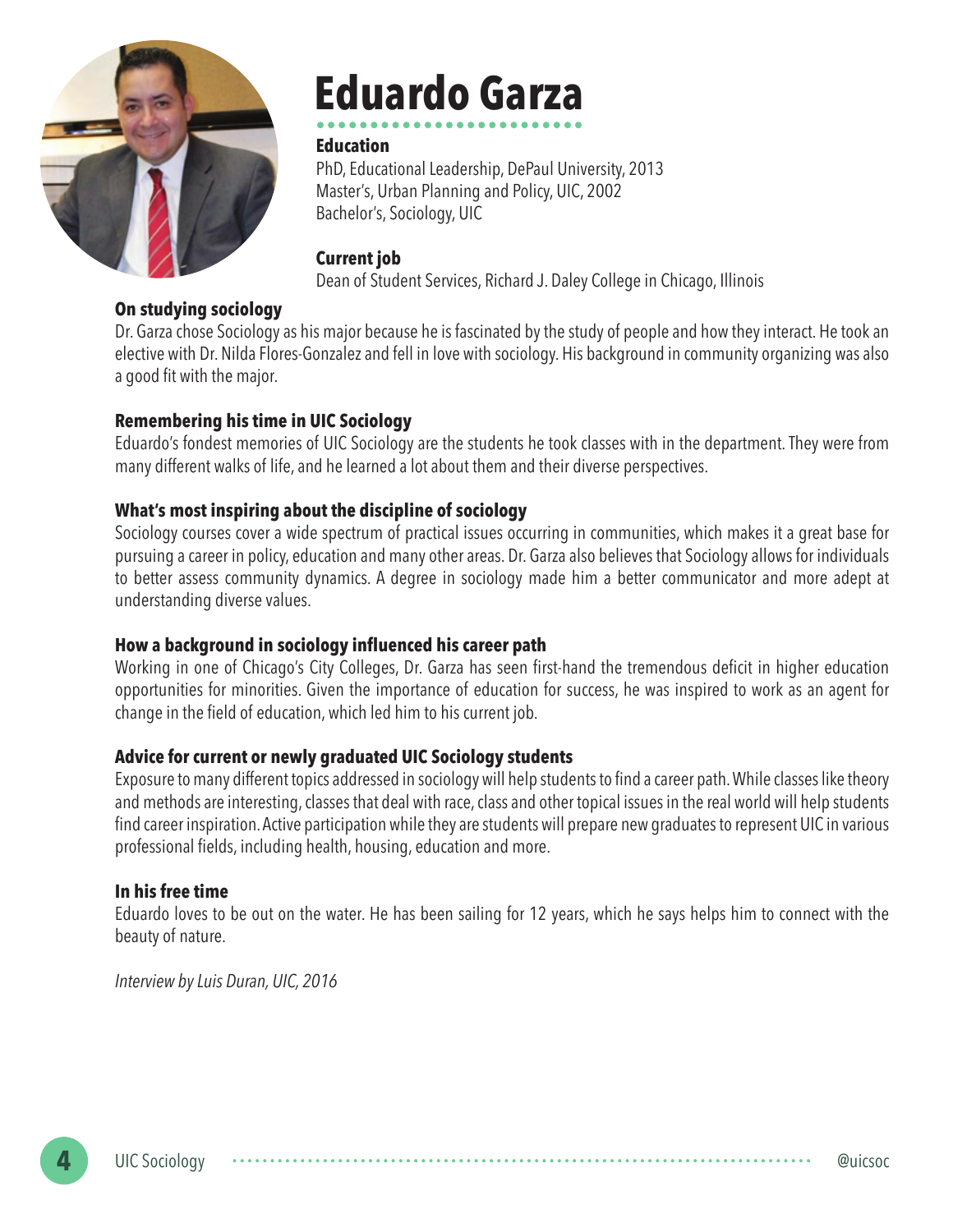### **Dan Lowman**

**Education** BA, Sociology, UIC, 1996

### **Current Job**

Dan is currently at Grenzebach Glier and Associates (GG+A) working as the Senior Vice President of Analytics & Director of the Philanthropy Survey Lab. He works as a consultant for the company, advising non-profit organizations and providing counsel on how to excel

at raising philanthropic private support. Dan's clients have included the Advancement offices at UIC and UIUC, as well as hundreds of other universities, healthcare organizations, museums, and national organizations. His consulting with nonprofit organizations involves market research, similar to the way that companies research their ideal customers.

### **How sociology helped Dan find his career**

Before beginning his career at GG+A, Dan was applying for graduate school and the U.S. Peace Corps at the same time. The Peace Corps contacted him first and he was soon on his way to Slovakia. He spent two years there and another year traveling around Eastern Europe and Asia. On a flight back to Chicago from Tokyo, he was frantically applying for jobs. He initially started with an interest in journalism or communications, but was called into a job that would channel his statistics skills learned from sociology courses at UIC.

### **From UIC Sociology to the Philanthropy Survey Lab**

He started out as a project assistant at GG+A and worked his way to being the director of a small analytics unit with just two employees. SPSS analysis software, which he first encountered in his first statistics class at UIC, was introduced into the company. Soon, GG+A became known for its approach to "evidence-based" consulting, and it eventually became the Philanthropy Survey Lab. "It's not enough to be right when you are advising a client," Dan says, "you also have to prove it, and they have to believe you."

### **Why sociology still informs Dan's work on a daily basis**

Dan finds that his job relies heavily on statistics, data, and drawing empirical conclusions; he credits his background in sociology as being critical to his success in his industry. He calls this the nuts and bolts of sociology that pull the larger work together. Understanding social science methodology, such as how to write effective survey questions, or framing a testable research question, is something he values in his job every day. Also important is data visualization and the importance of presenting academic quality research to a non-academic audience. Further, his sociological education helps him to see the "big picture" social issues related to philanthropy. This is especially crucial in the way that his market research relies on analyzing data between different and competing donors for non-profit organizations, and how issues of class, wealth, gender, and geo-demographics affect how charitable gifts are made, which organizations will get them, and what impact that has on society. Dan feels strongly that applied sociology must not be purely quantitative, but a mix of logic, math, creativity, and human interaction, all supported by evidence, and this is what makes his career exciting for him.

### **Fun facts about Dan**

Dan and his wife, Robin—a fellow UIC alumna, have three incredibly talented children; one is a champion member of the Chicago Middle School Debate League, another is the banjo player in The Basement Bluegrass Band, and the youngest is very influenced by 80's punk music and yet is still very polite and charming. Last year, Dan traveled to Alaska and in so doing achieved a lifelong dream to visit all 50 states. He is currently working on a book about the history of moonshine and American whiskey, and he admits freely that research on whiskey is more fun than writing about it!

*Interview by Jocelyn Diaz, UIC, 2016*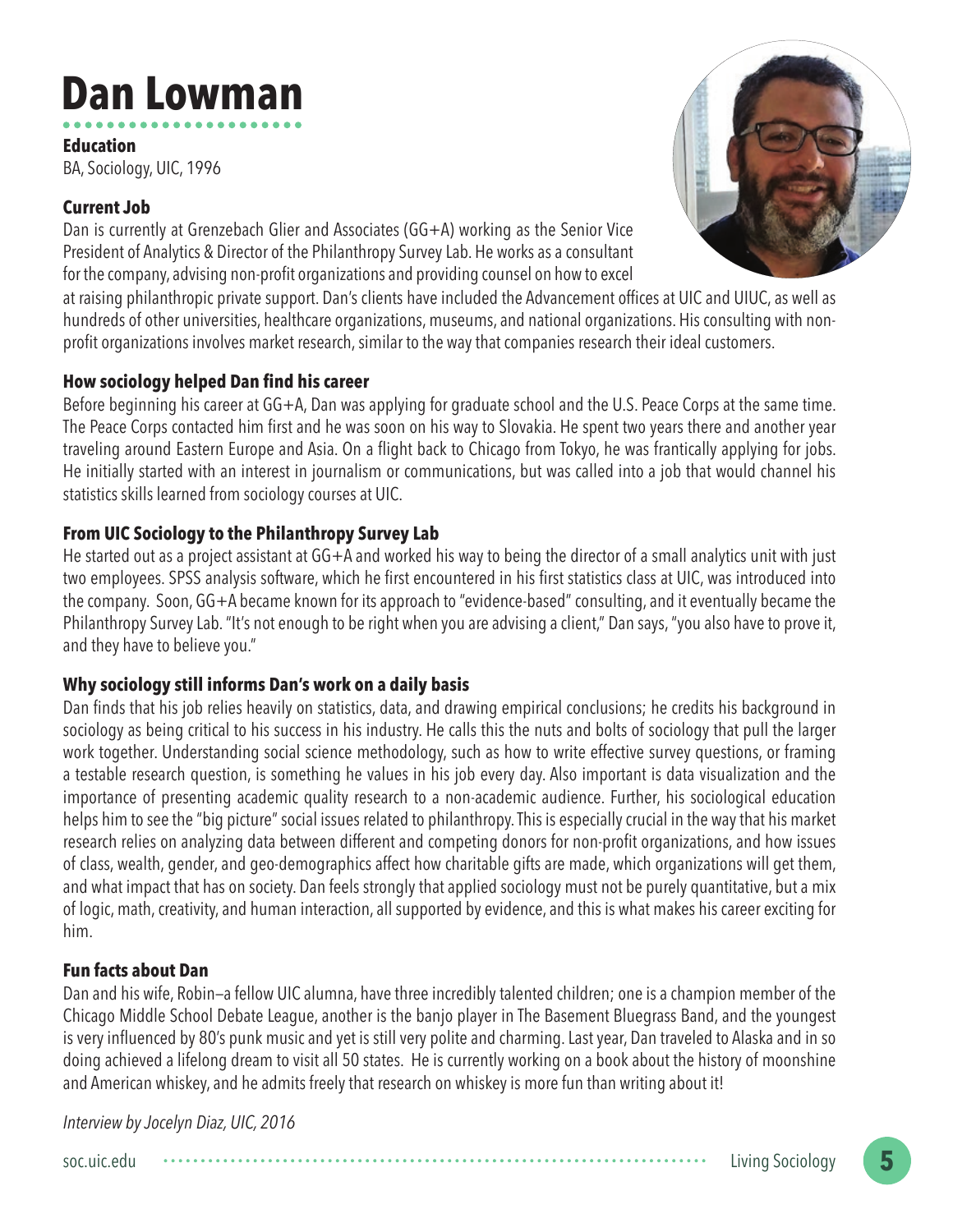

### **Fiama Gaitan**

**Education** BA, Sociology, UIC, 2014

**Current Job** Natatorium Instructor, Chicago Park District

### **On finding sociology**

Like many other alums, Fiama started out with another major, in biology, which she left after taking a Sociology 100 course. It was SOC 100 that sparked her love and passion for sociology.

### **What Fiama loves about sociology**

Sociology made Fiama look at the world from a different perspective. What she loves the most is that it helps her see situations from various points of view. She can always question a situation using her sociological knowledge. Fiama also thinks sociology is important because it reflects our society, which is always changing!

### **How faculty influenced Fiama**

All of the faculty members Fiama took classes with were very involved with the students in their courses. Not only did they help her with courses, they pushed students to engage with one another in order to create connections and network on campus. Because of the efforts from the faculty in the sociology department, Fiama's perception of what can happen in classrooms changed.

### **Bringing sociology to work**

Fiama works for the Chicago Park District as a swimming instructor. She began working for the Chicago Park District at the age of 16 and began to move her way up throughout her undergraduate career. Although sociology does not directly connect to her job, she has found ways to use the skills she acquired as a sociology major to help her be successful. For instance, Fiama explains how the courses on gender and culture she took at UIC inform her understanding and appreciation of the many types of people she meets every day.

*Interview by Itzayana Alvarado, UIC, 2016*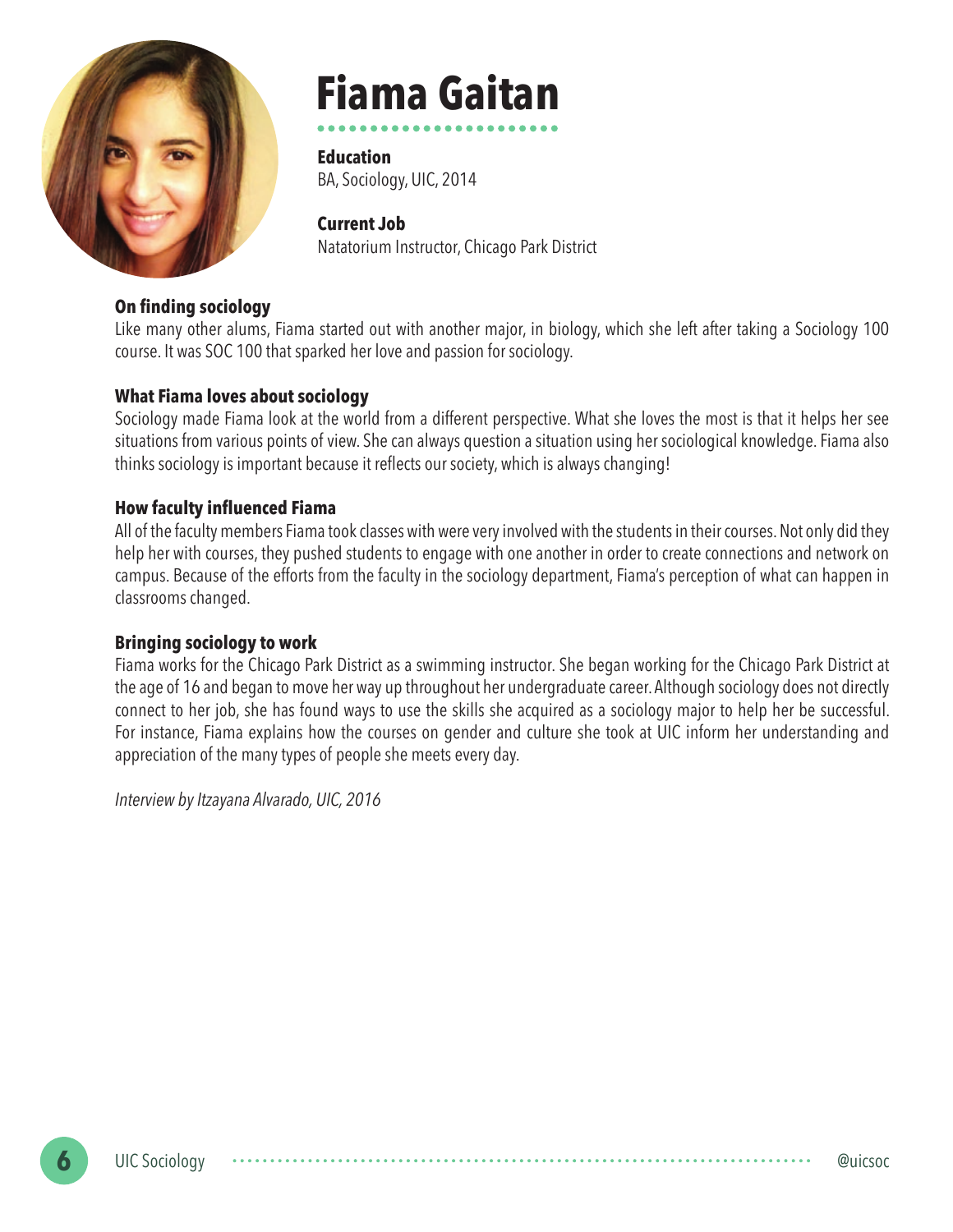### **Zach Abel**

**Education** BA, Sociology, UIC, 1992

### **Current Job**

Zach Abel works in Commercial Sales in the automotive industry. Although sociology is not directly related to his career, he has acquired many skills from sociology that translate

to his field. For instance, he travels the world to educate people about the various parts that are used by his company and explores new communities and cultures. Because of his education, he can appreciate demography, culture, ecology, and religion he finds in these new communities.

### **What brought Zach to sociology**

Zach began his undergraduate career as a business and then psychology major. Neither major seemed to be the right fit. When he took Sociology 100, he found a new perspective on everyday life, so he changed his major one last time. He was intrigued by sociology because it provided insight into how the world works and why it works in that particular manner. As he continued to take sociology courses at UIC, he met professors, teaching assistants, and staff members in the sociology department that were passionate about their field of study, which kept him engaged.

### **On why sociology is more than just common sense**

Although he found sociology fascinating, he often got grief from his friends who thought sociology was "just common sense." Zach knew that it was more than that; sociology gave him a new set of skills and appreciation for the world and the cultures that he might not have developed otherwise. The sociology club also helped him understand the various cultures on UIC's campus and appreciate those individuals as well as the university. He began to see how important it is to view the world in many different perspectives.

### **Advice for current undergraduates at UIC Sociology**

His advice to undergraduates is to create a close connection with professors, teaching assistants, and staff members in the sociology department. Those individuals made a strong impact on his life because they took the time to talk to him and guide him when things did not go as planned.

### **Fun fact**

Zach is also an international antiquarian book dealer and a trainer in the tech-industry!

*Interview by Itzayana Alvarado, UIC, 2016*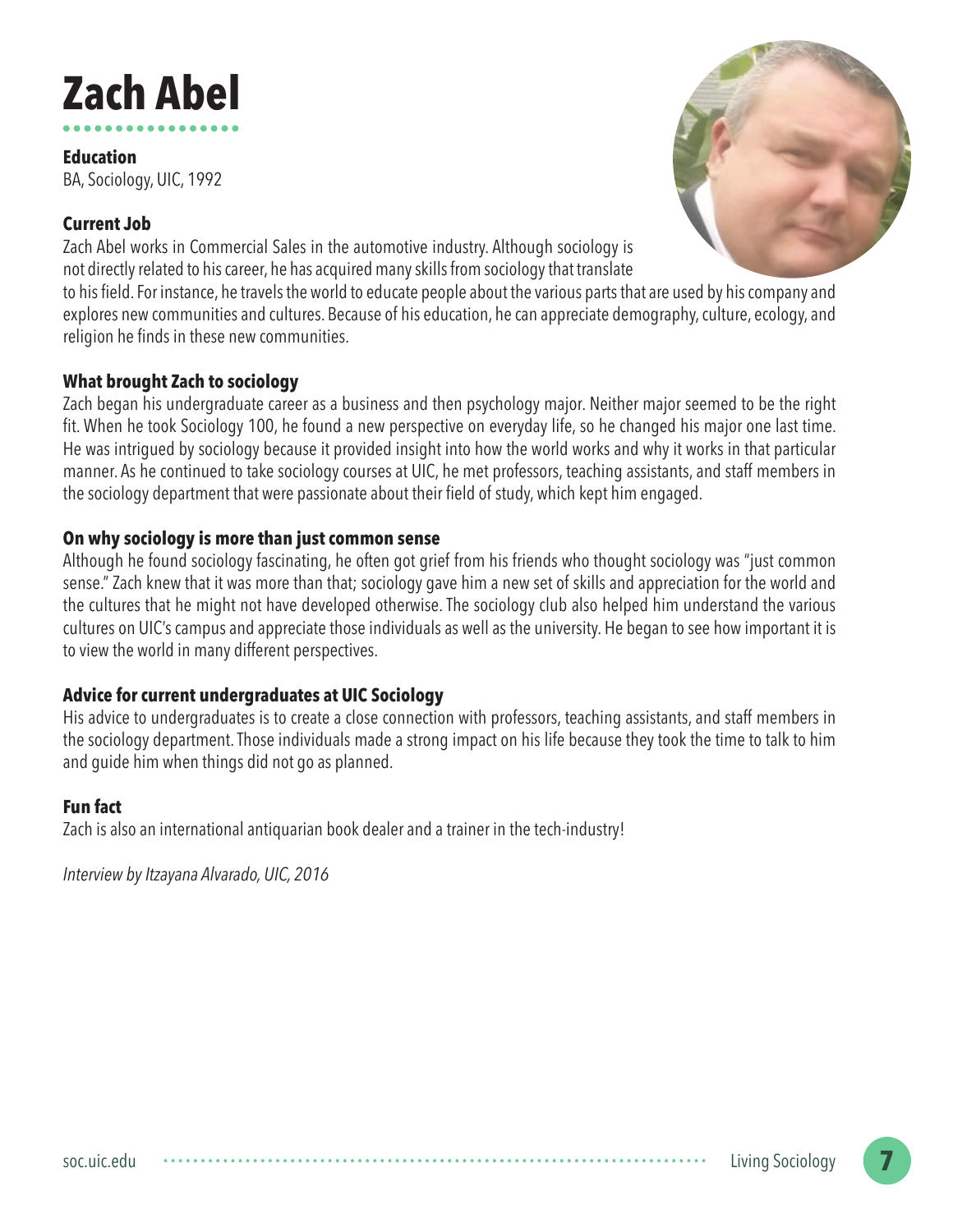

### **Bill McCready**

#### **Education**

PhD, Sociology, UIC 1972 Master's, Sociology, University of Chicago, 1966 BA, Philosophy, St. Mary of the Lake Seminary, 1963

### **Current jobs**

Dr. McCready is currently Professor Emeritus, Sociology, Northern Illinois University; Visiting Scholar, Institute for Social Research, University of Michigan; Senior Fellow for Evaluation at the Ministry Leadership Center, Sacramento, CA and a Senior Consultant at GfK North America.

### **What brought Bill to sociology**

At the University of Chicago he developed an interest in social justice and the social gospel that was stimulated during his time in seminary. He became interested in pursuing sociology and anthropology. Sociology ultimately caught his eye because of its attention to topics like religion, family, and cities and how they come together in society.

### **What sociology has to offer**

Bill believes that sociology is different from other majors because it engages in social criticism. It offers its practitioners experience and skills in survey research, such as data analysis, interpretation, and statistical modeling. These skills provide sociologists with insights that can be used in constructing and critiquing social policies, evaluating social behaviors in many different realms, and in their sociological thinking to translate the data into "big data" and into meaningful patterns of human activity.

### **Advice for students and recent alumni of UIC Sociology**

Because sociology is a diverse discipline, sociology majors may be unsure about the career path that best fits them. Dr. McCready suggests that while the courses students take are very important and teach a sociological way of thinking about society, the influence of professors is even greater. He urges students to get to know faculty, which will help them to navigate future career and graduate school paths.

### **Claim to fame**

Bill McCready was the first Center Director at NORC at the University of Chicago!

*Interview by Itzayana Alvarado, UIC, 2016*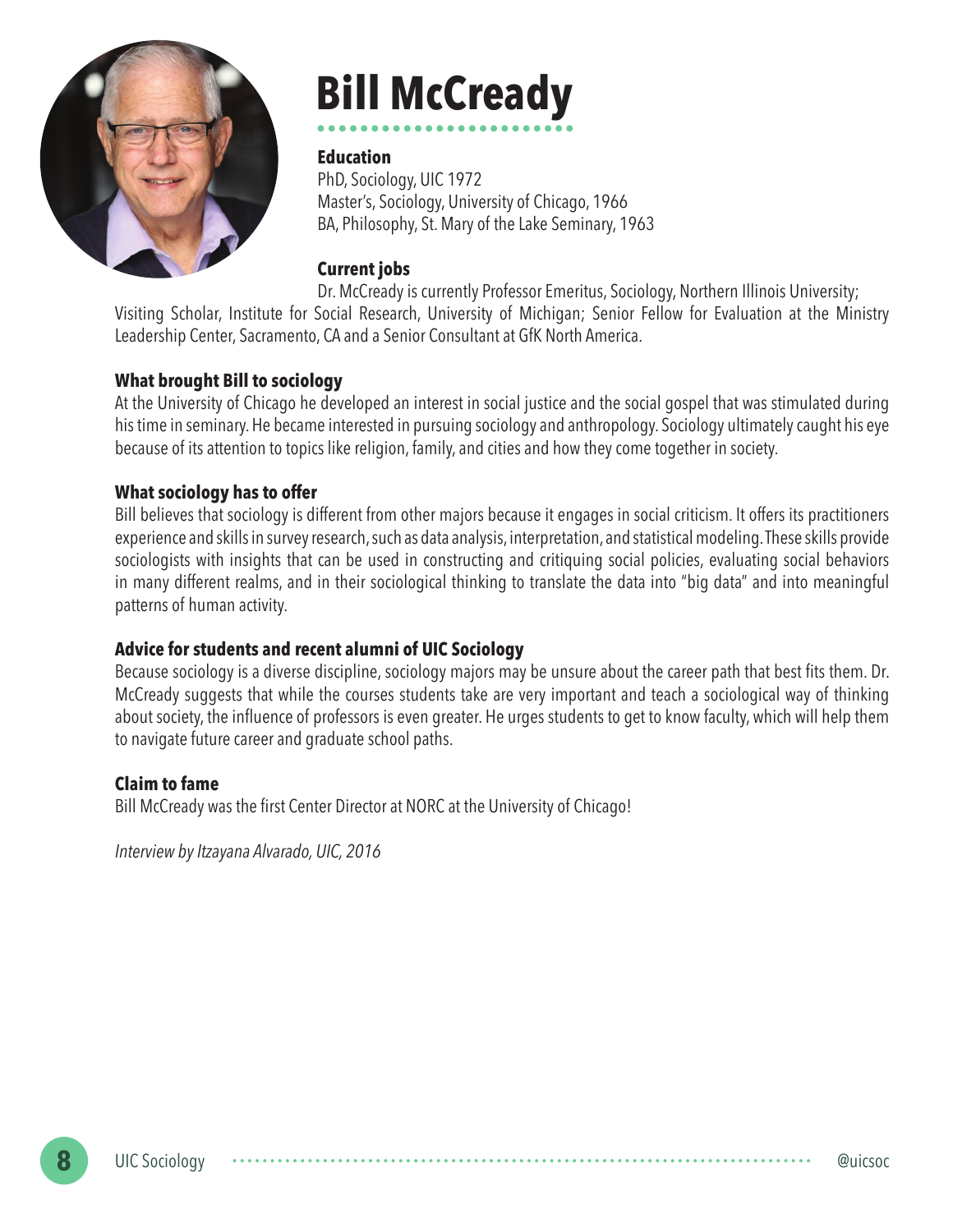### **Ira Wrestler**

**Education** MA, Sports Management, University of Tennessee BA, Sociology, UIC 2007

### **Current job**

& FITNESS CENTE

Ira is the Coordinator of Facilities and Student Development at the UIC Recreation Center on the West Campus. His job in campus recreation involves a variety of tasks including

supervising fifty student workers at any given time as well as hiring, scheduling, and mentoring students. Ira's primary goal is to provide outstanding service to the diverse clientele that comes into the facility to exercise and relax by ensuring a safe, clean and welcoming environment.

### **That "aha!" moment at UIC Sociology**

Ira had many "aha!" moments in his sociology classes where he learned to be open to different perspectives and ideas. Ira's experience in the sociology department at UIC broadened his awareness and appreciation for diverse populations, which is relevant for his work with various groups of people that come in and out of the recreational facility. Some of the main skills that he learned in his sociology courses and uses on a daily basis are the ability to effectively communicate, plan, and problem solve.

### **Ira's route from UIC Sociology to UIC Recreation**

Ira reached out to Brian Cousins, who became his mentor, and is the current director of UIC Campus recreation. He took Ira under his wing, and explained to him how he got to where he was in his career. With Brian's guidance, Ira became very active in the national organization for campus recreation, NIRSA, and went to the national conference as well. Shortly after the conference he received a graduate assistantship at the University of Tennessee on a two-year program. While he was studying, he was also working for their recreational facility under their aquatics department. He eventually returned to Chicago to work for Lifetime Fitness, which helped him to successfully apply for his job at the UIC Recreation Facility as a professional.

### **Fun fact**

Ira has visited 5 of the 7 continents! He initially began his "world tour" with UIC Explorers Alumni Travel Program, and only needs to visit Antarctica and Asia to complete all seven!

*Interview by Jocelyn Diaz, UIC, 2016*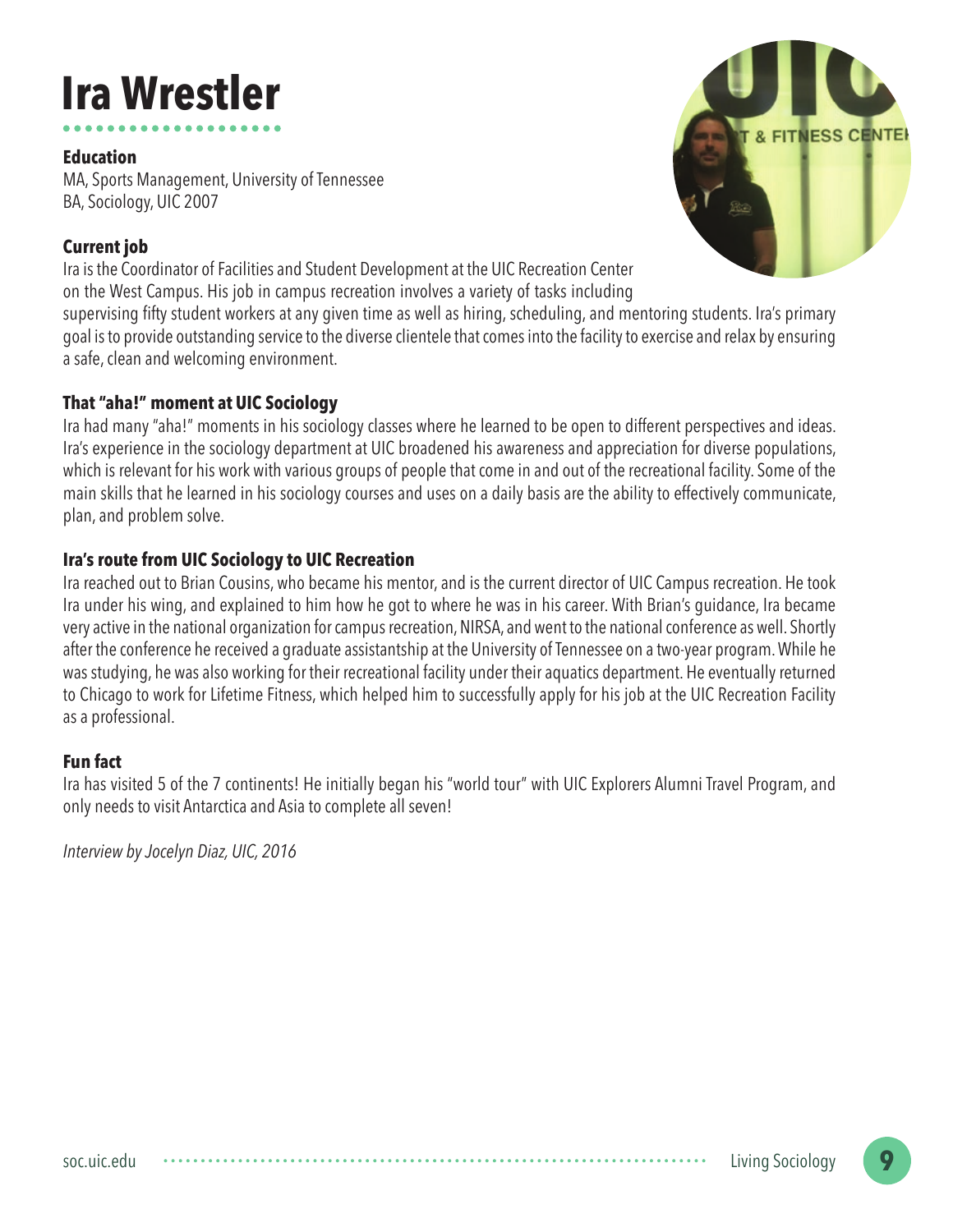

### **Nakisha Hobbs**

#### **Education**

BA, Sociology & African American Studies, UIC, 2001

### **Current job**

Nakisha is the current Co-Founder and Principal of the Village Leadership Academy (VLA) which is an independent K-8 school. In addition, she is also the founder of It Takes A Village Early Learning Centers, which serves approximately five-hundred students 0-5

years of age. On top of Nakisha's many responsibilities, she is also involved with childcare advocacy through state-wide commissions and committees that work to influence public policy.

### **How Nakisha realized the need for the Village Leadership Academy**

Prior to establishing the Village Leadership Academy and It Takes A Village Early Learning Centers, Ms. Hobbs initiated a Saturday school tutoring program that helped students in remediation and eventually led to the opening of her preschools in order to help children earlier in their education. However, after students graduated the program, parents continued to bring their children back, because other schools were not serving their children as well. As a result, Nakisha and her cofounder, Anita Andrews-Hutchinson, founded the Village Leadership Academy to educate low-income students of color, guided by a social justice philosophy.

### **Bringing her sociological and African American studies knowledge to Chicago**

Nakisha's interest in inequities in education grew during college, especially while working closely with Amanda Lewis, who has an extensive background in sociology and education. Nakisha originally intended to pursue a PhD in Sociology, but found that simply theorizing was not enough to make an impact on the educational system, so she sought to use the skills that sociology taught her to solve problems. For the founding of and continued work at VLA, Nakisha found her education invaluable. Some of the skills she learned at UIC and still uses daily include critical thinking, employing perspective, and addressing root causes to systematic issues. Alongside her sociological background, her major in African American studies gave her a historical perspective on current inequities in education.

### **Why everyone should think like a sociologist**

Ms. Hobbs encourages everyone to think like a sociologist because she says they are the best critical thinkers and problem solvers. In addition, she feels that sociology has taught her to create more meaningful relationships and perspectives.

### **A favorite memory of UIC**

One fond memory that Nakisha has of UIC is participating in the Changing Terrain in Race and Ethnicity Conference that was spearheaded by professors Amanda Lewis and Maria Krysan, and which gave her exposure to cutting edge work among respected sociologists.

### **Fun fact!**

She is an avid yelper because she thinks Chicago food is the best food. She says her love of Chicago's food is balanced by her commitment to walking 10,000 steps (5 miles!) a day!

*Interview by Jocelyn Diaz, UIC, 2016*

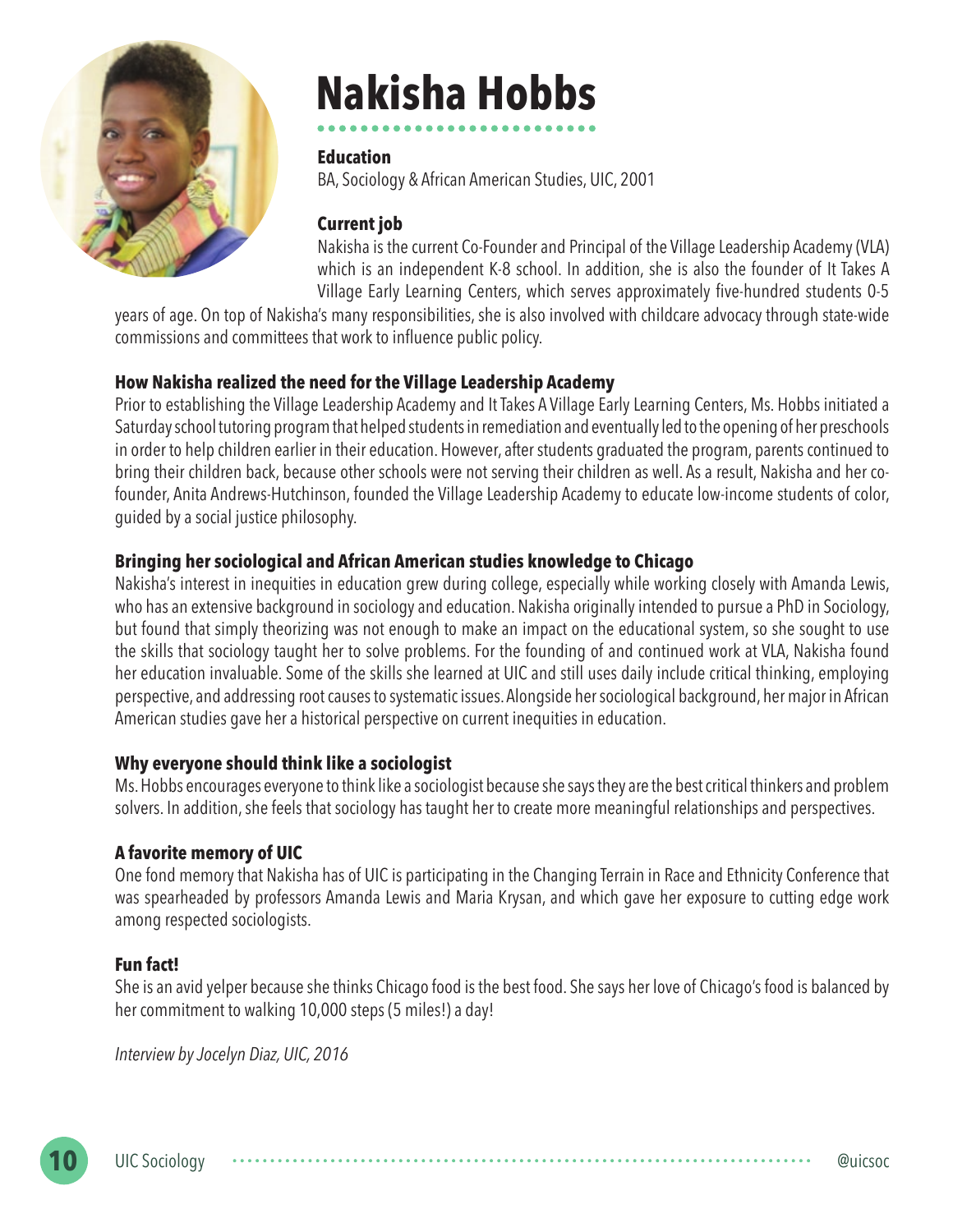

**Education** PhD, Sociology, University of Pennsylvania, 2016 BA, Sociology & Psychology, UIC, 2007

### **Addressing inequality through research**

Sarah's dissertation examined the ways in which college hookups are racialized and unequal. While she says that often people focus on the "hook-up" aspect of her dissertation

topic, she wants to emphasize the inequality revealed in the findings of who hooks up with whom and why. Through her research, Dr. Spell found that the ability to hook up in college was a privilege available to some more than others, revealing that racism and racial inequality are prevalent not only in formal spaces, but also in informal college settings, like sexual and romantic relationships.

#### **Sarah continues her research on inequality in her current job**

Dr. Spell is a Senior Research Associate at Pew Charitable Trusts. After graduating from the University of Pennsylvania last year, Sarah decided that she wanted a position that would allow her to continue to impact inequality. Her work at Pew Charitable Trusts allows her to do policy research related to fighting old age income insecurity through state level retirement savings policy that results in reports read by a large audience of academics and lay people alike.

#### **Finding sociology at UIC**

Sarah's parents did not attend college, so they did not have the personal experience to help her to navigate college. She attributes her early success at UIC to the wonderful resources she found in the Sociology department. In particular, the guidance of Dr. Shawn Neidorf (a PhD alumna of UIC Sociology), her TA in Sociology 100, was tremendously impactful. Shawn helped Sarah not only as a TA but personally connected her to Dr. Maria Krysan, under whom she worked for the Chicago Area Study (CAS) for two years as an undergraduate. Because of their influence, Sarah says that she was able to have many informative experiences that later made her very competitive when applying for graduate school. For instance, she got an internship with Joint Program of Survey Methodology, through which she learned much about survey methods and statistics.

#### **Advice for students and recent graduates**

If she has any regrets about her time at UIC, Sarah says, they are only that she wishes she had followed even more of the advice offered by her mentors. She also says she wishes that she had taken more classes outside the department while at UIC, in topics like economics.

#### **Lasting lessons in impacting inequality**

For Sarah, the time Shawn Neidorf and Maria Krysan spent with her taught her that if someone asks for help, you should help them! Part of our job is to be of service to others, she says. She also points out that this experience comes full circle for her, because mentoring is a wonderful, personal way to address inequality—not coincidentally relating to her overarching research goal.

#### **Fun fact**

Dr. Spell started doing improv comedy about a year ago. She says that it's a fabulous way to hone her presentation skills…no matter what topic arises!

*Interview by Halimah Salah and Kirsten Andersen*





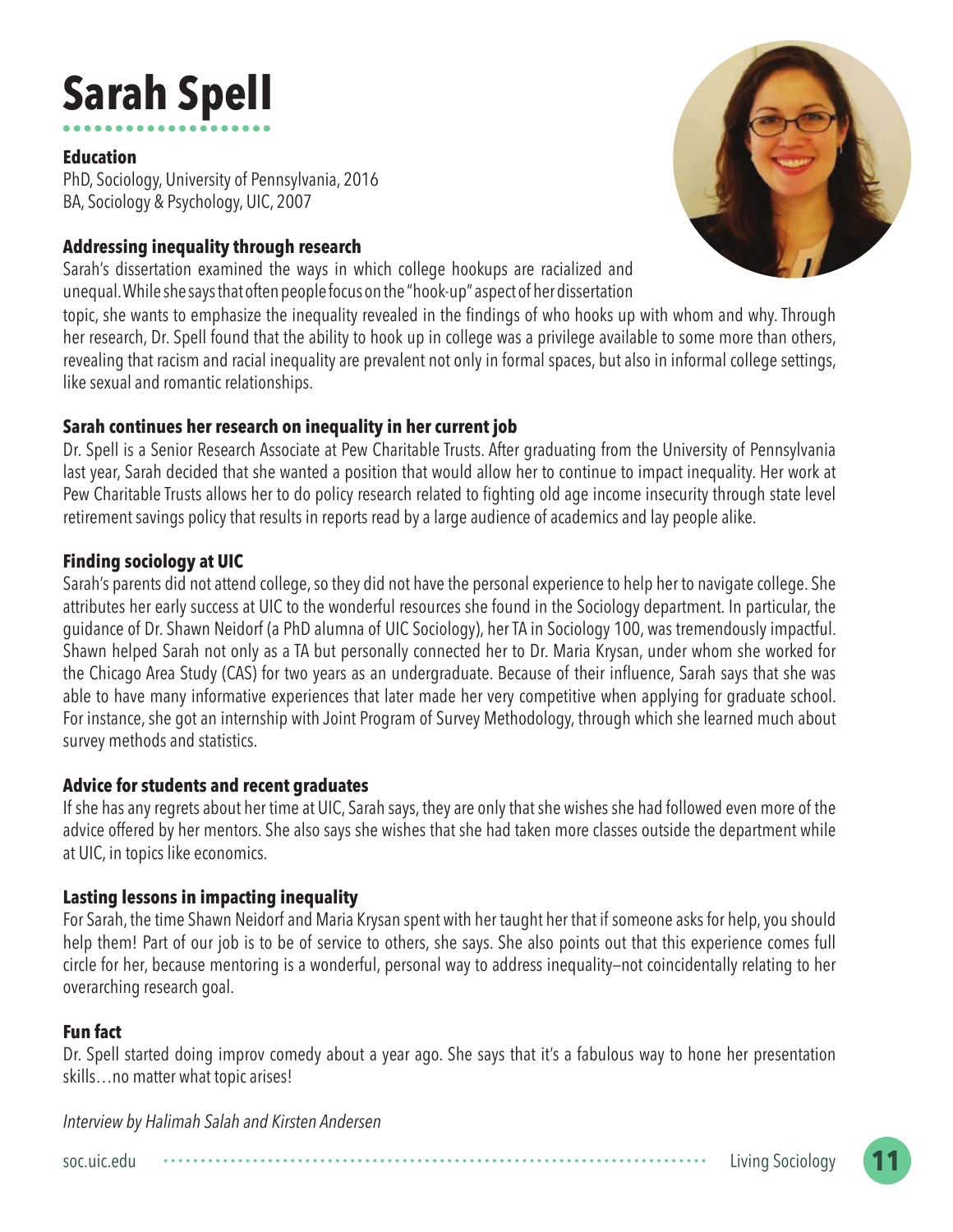

### **Barbara Downs**

#### **Education**

PhD, Sociology, University of Michigan, 1998 BA, Sociology, UIC, 1992

### **Current job**

Director of the Federal Statistical Research Data Center program at the Center for Economic

Studies at the U.S. Census Bureau. She began working at the Census Bureau as an Analyst, working on surveys on fertility in the Family branch of the Bureau.

#### **How sociology prepared her for working at the Census Bureau**

Barbara says that sociology prepared her for her work by teaching her survey methodologies and how to analyze data. She uses what she learned to create and administer surveys in her work. Broadly, she says that sociology gave her the technical skills to examine the world. Dr. Downs says sociology also helps her in everyday interactions and when gauging sources like the news, asking how information was gathered and processed.

#### **Do you need a PhD to work at the Census Bureau?**

Barbara says the census bureau also employs those with bachelor's degrees, just starting at a lower analyst job code than PhDs. If you liked statistics and surveys as a sociology major, you might enjoy working at the Census Bureau!

### **Advice for students of Sociology**

Seek feedback from faculty and keep practicing at the things you think you're not good at, until you are!

### **A favorite memory of her time in school**

Dr. Downs once had a professor who made students write and re-write the same essay over and over until it was perfected. She learned about editing, continuing to practice your skills, and how to take feedback from mentors.

*Interview by Halimah Salah*

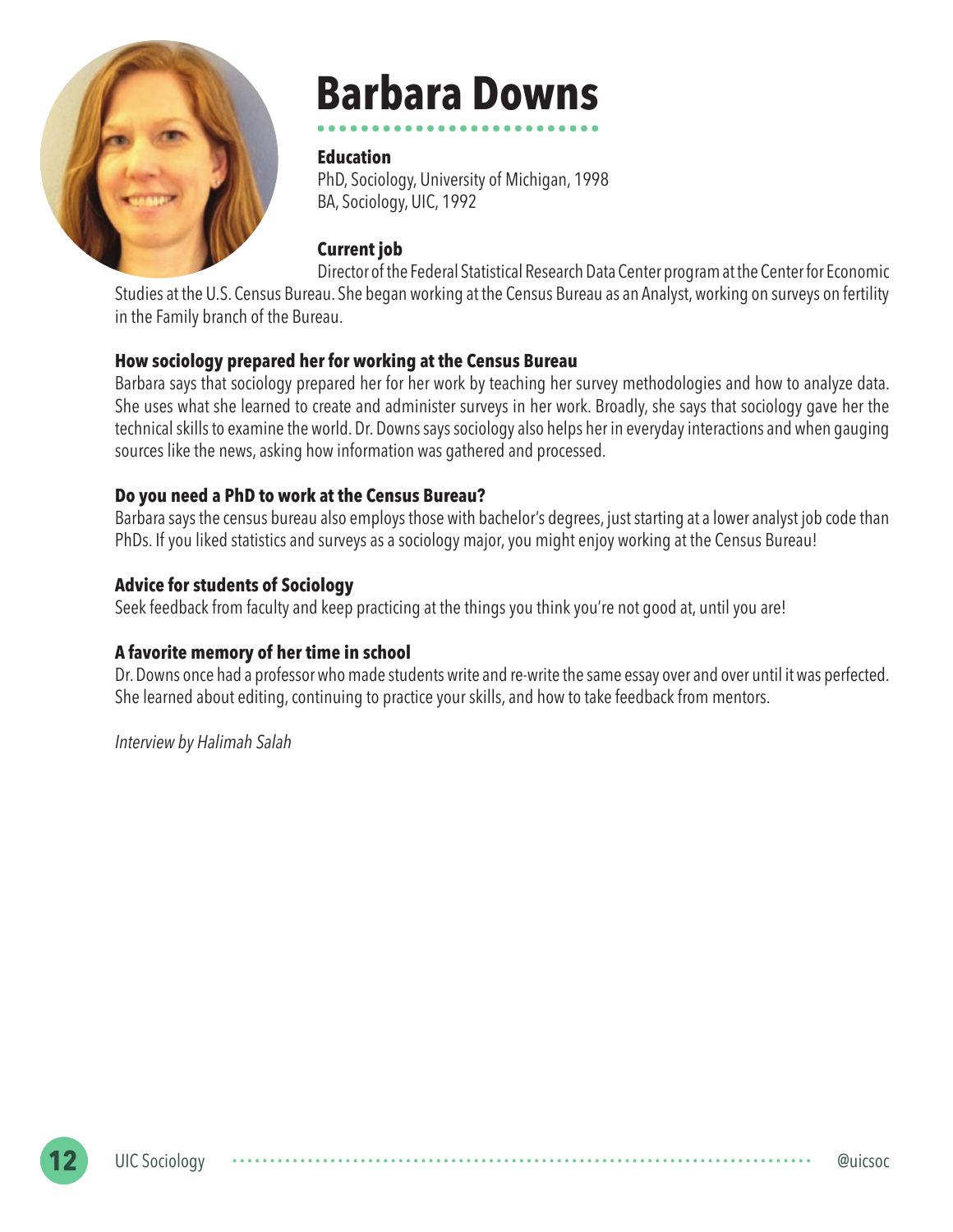### **Angela Mascarenas**

**Education** PhD, Sociology, UIC, 2010 MA, Sociology, UIC, 1987 BA, Social Psychology, University of the Philippines, 1983

### **Current work**

Dr. Mascarenas works in New York using her analytics background (she worked in

Chicago as an accounts analyst for an investment firm in Chicago for 12 years). She is currently consulting for a leading Swiss chocolatier. She is also excited to be facilitating a theater workshop for 1199SEIU (Service Employees International Union) summer camp as a way to engage and develop critical thinking among minority children ages 8-12 years old. She will be adapting a curriculum that she developed in her work at CIRCA Pintig.

### **Other related work**

Angela is the Co-Executive director of the community theater organization, CIRCA Pintig, established over 25 years ago. The organization uses the arts as a way to address social problems. Dr. Mascarenas manages operations, solicits grant support, helps with workshops, and participates in the creation of performances. Performances also include "talkbacks" afterward that engage the audience in the issues that the performances address. She loves her job because it helps her to bring her academic knowledge and the world together.

### **The strength of sociology**

Dr. Mascarenas appreciates the complementarity of anthropology, psychology, and sociology, but she was drawn to sociology for graduate school because the discipline focuses on the structure of society as well as groups' beliefs and cultures. She says that sociology is uniquely intersectional as a discipline. Students of sociology learn qualitative and quantitative methods that are useful for analyzing relevant social problems, and the subject helps students to learn to think critically instead of taking things at face value.

### **Advice for students and UIC Sociology**

To best serve students, Angela suggests that the department work to introduce as many students and alumni to one another as possible, so that students can appreciate the range of careers sociology prepares students to succeed in after graduating. She says this will also help students to access networks and possibly gain hands-on experience.

*Interview by Luis Duran, UIC, 2016 and Kirsten Andersen*

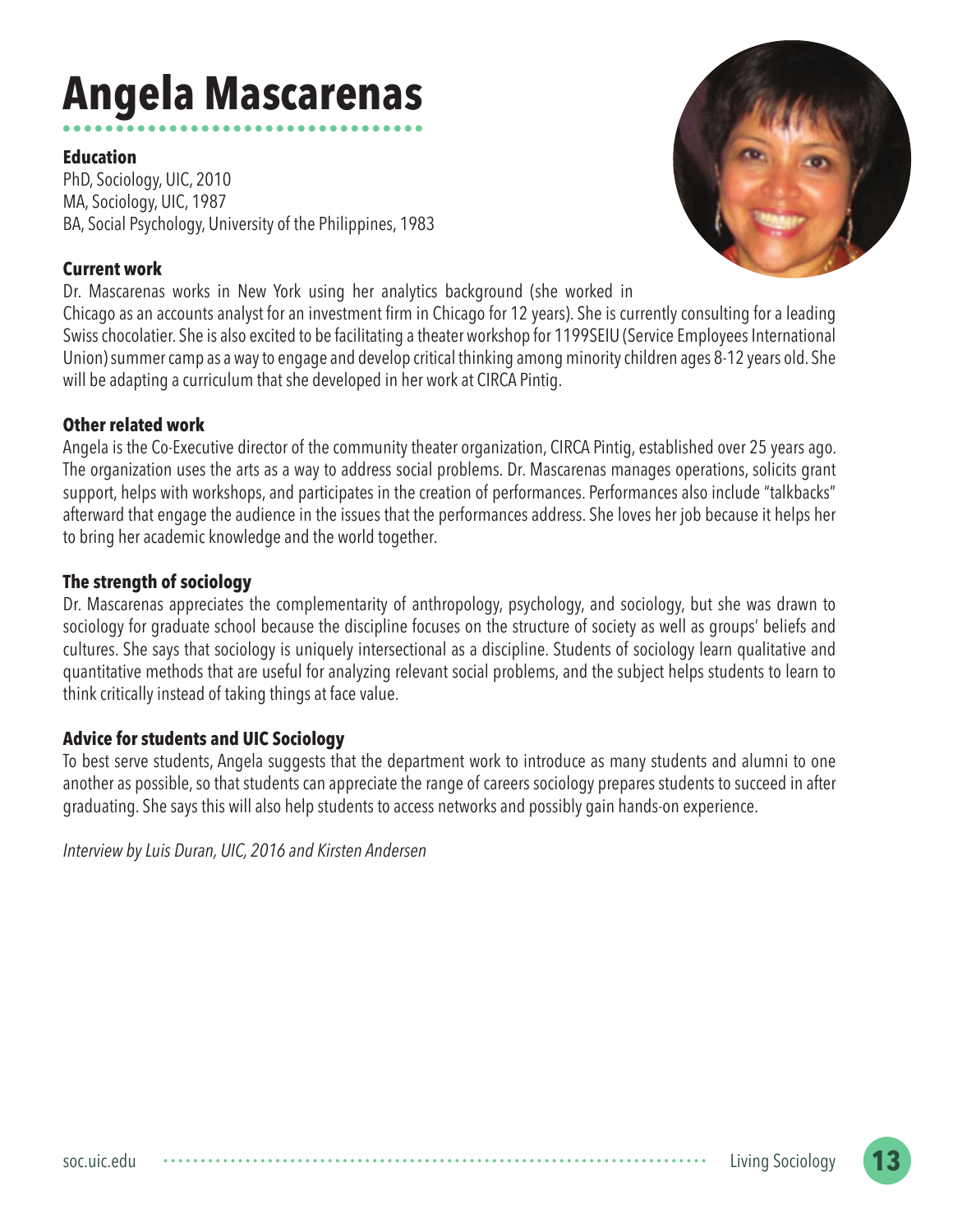

### **Rosemarie Dominguez**

#### **Education**

MA, Latino American & Latino Studies, UIC, Expected 2018 BA, Sociology, Applied Psychology and Latin American & Latino Studies, UIC, 2015

### **Current job**

Rosemarie is currently working on her Master's degree in Latino American and Latino Studies (LALS) and works as a Teaching Assistant while working on her degree.

### **How sociology chose Rosemarie**

She says that being a brown-skinned Latina from Little Village, she feels that sociology really chose her. It was a great complement to her knowledge of and involvement with grass-roots and community organizing. Sociology helps students to develop critical consciousness and helps them to become revolutionaries as they learn more about social stratification, class and racial injustice, and more through a sociological lens.

### **Advocating for her own success**

While she was challenged by some, and witnessed other students of color being challenged for their ambitious goals to double or triple major, Rosemarie found great support at UIC from others. Her academic advisor in LALS, Juanita del Toro, encouraged her to take on the challenge of completing three majors, which she did successfully. This experience taught Rosemarie that students should advocate for themselves, as well as seek out mentors who believe in their abilities.

### **Using sociology beyond the classroom**

In addition to pursuing her Master's degree and working as a TA, Rosemarie is a Community Assistant for La Casa Student Housing, an initiative of the Resurrection Project. She also serves as a mentor for first generation students who are pursuing their bachelor's degree.

### **Fun facts**

While Rosemarie loves to support students, volunteer in her community and stay, she also loves a good nap. She also cherishes time spent with family, which is incredibly important to her as a Latinx woman, because family is "everything" in Mexican culture.

*Interview by Luis Duran, UIC, 2016*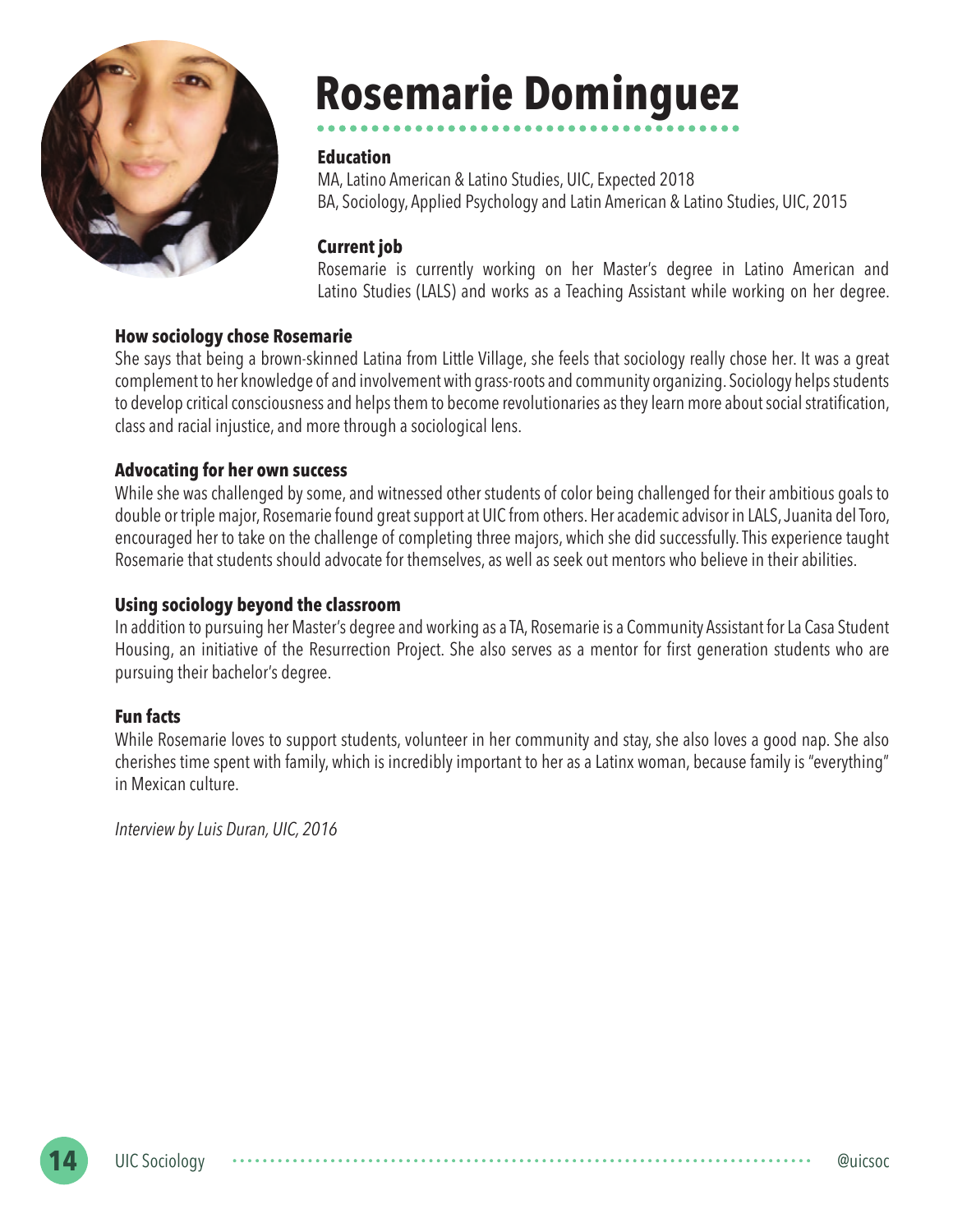## **Eman Aly**

**Education** Master of Divinity in Islamic Studies, American Islamic College, 2017 MSW, Social Work, UIC, 2009 BA, Sociology, UIC, 2001

#### **Current job** Health Communications Manager at National Opinion Research Center (NORC) at the University of Chicago

### **How Eman found sociology**

Eman studied business and education before finding sociology through the Social Problems course in the department. Professor Steve Warner taught the class, and his instruction and guidance inspired her to take more classes and eventually to major in sociology. Combined with her passion for youth, Eman's background in sociology prepared her to successfully complete a Master's in social work.

### **Sociology: Bridging the personal and the public**

Sociology is personally relevant for Eman, with regard to the political climate and immigration policies affecting the Muslim community in the United States. Eman believes that sociology offers an ecological model for examining society and the groups that comprise it at a macro level. This is particularly helpful for her, as she is deeply involved in grassroots efforts in the Muslim community here in the Chicago area, while understanding the connections between the experiences of the local community and the issues facing that community nationally.

### **Using her sociology degree at NORC**

She says her sociology degree was a platform for her career in communications, marketing, and as a digital strategist. At NORC, Eman conducts social research, using media platforms like Twitter, Instagram, and Facebook, which provide rich data about human behavior. As the Health Communications Manager, her work ranges from digital marketing research, to presenting findings and consulting, so each day is different!

### **A range of careers**

Eman has leveraged sociology to connect social media, the Muslim community, and health, and she believes that students of sociology are being prepared for a range of careers, including human resources, project management, public health, and non-masters level social work. Eman's example demonstrates the adaptability of a BA in sociology.

### **Fun facts about Eman**

- Eman just read and enjoyed *Year of Yes* by Shonda Rhimes…she would recommend it!
- She has also recently learned to knit and make soap. She says she applies her research skills to hobbies, learning all she can about them.
- Eman also spoke at the Women's March in Chicago in 2017.

*Interviewed by Myia Scott, UIC, 2017*

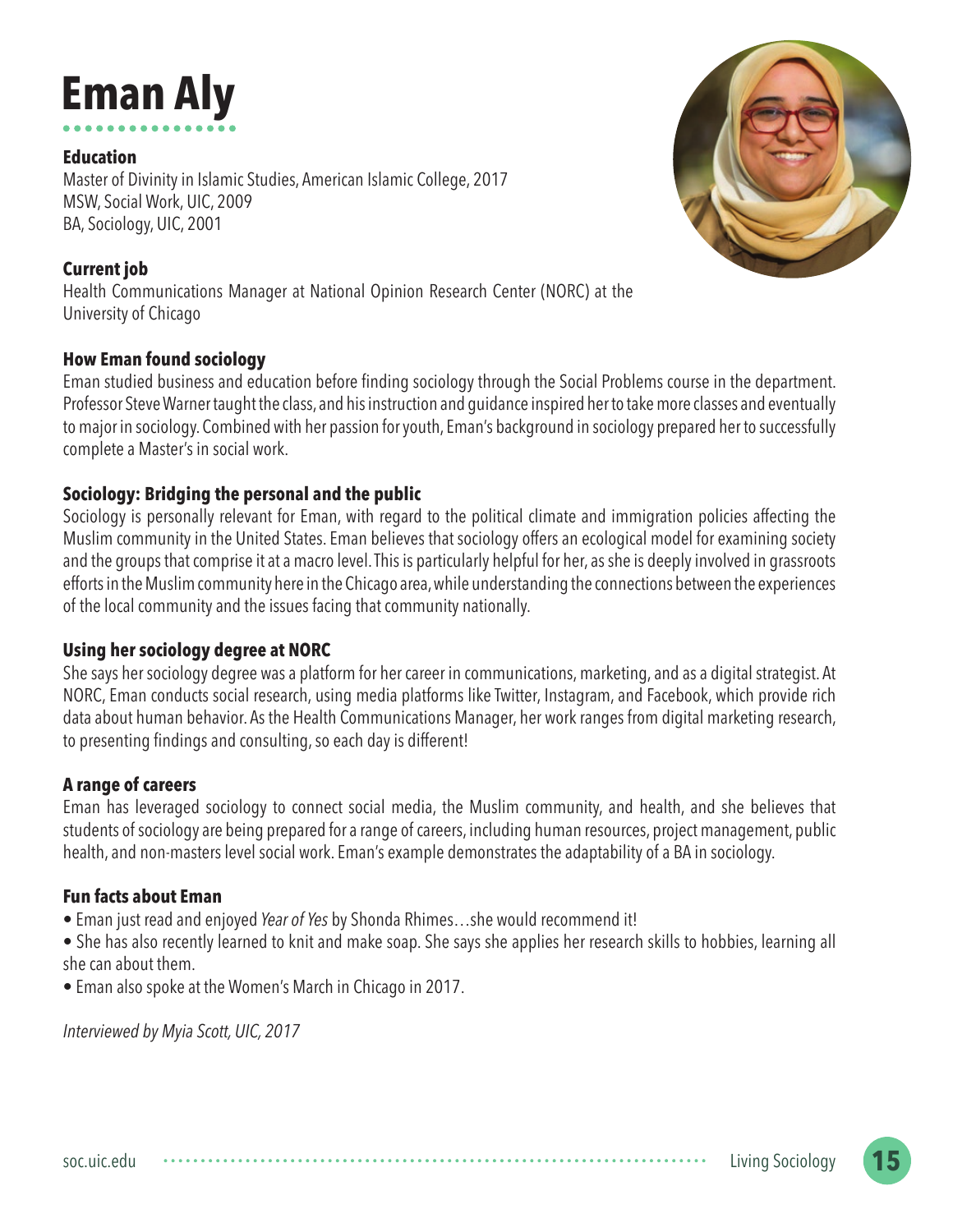



#### **Education**

MSW, Aurora University, 2017 BA, Sociology, UIC, 2014

### **Current work**

After researching graduate programs, Salma decided on a Masters of Social Work (MSW) because she felt the program best combined her love of psychology and sociology.

Salma's experience with sociology at UIC changed the way she saw the world and has led her down a different path than the one she started on. She currently attends Aurora University where she is working on her MSW.

### **How sociology changed Salma's view of the world**

Salma says that people are often unaware of what others experience, which makes it difficult to see beyond a narrow lens. Taking classes on race and gender helped her learn about the historical and current struggles that others experience, allowing her to become more aware and open-minded. Salma's most memorable class was a 400-level race class with Dr. Amy Bailey. This advanced-level class not only increased her sociological knowledge, but prepared her for her master'slevel courses. Salma believes that everyone, despite their college major, could benefit from a sociology class in race and gender – it changes minds!

### **Advice for new students of sociology**

Salma recommends paying attention in class, reading the material the professor gives you (yes, even you seniors!), and to attend professors' office hours – they are there to help you. She thinks it is important to participate in class, especially when you have a unique perspective to offer.

### **What will Salma do with her MSW?**

Passionate about working with children, Salma is completing a school social work emphasis through her MSW. Sociology helped her realize that because environment can impact one's actions, working with kids while they are young can help change their lives and their patterns. As part of her master's program, Salma interns at a local elementary school as a School Social Worker. As a social worker, she provides extra support for school children, helping them learn to interact better with others, control their anger and emotions, and learn to express themselves more adequately. Her responsibilities also involve working with all those who have an impact on the child, such as parents, teachers, and various agencies. This challenging job is both time-consuming and emotional, but interacting with the children and seeing positive breakthroughs has been extremely rewarding for her.

### **Down the road**

Salma's eventful past year getting married may seem just a prelude to her coming year's graduation and relocation to Texas, where she hopes to find employment as a school social worker. Her passion to help traumatized children will eventually lead to the realization of her own private practice. In addition, Salma hopes to be able to contribute to her field through research, and perhaps instruction in a college class shaped by both sociology and psychology.

*Interview by Jamie Yager, UIC, 2016*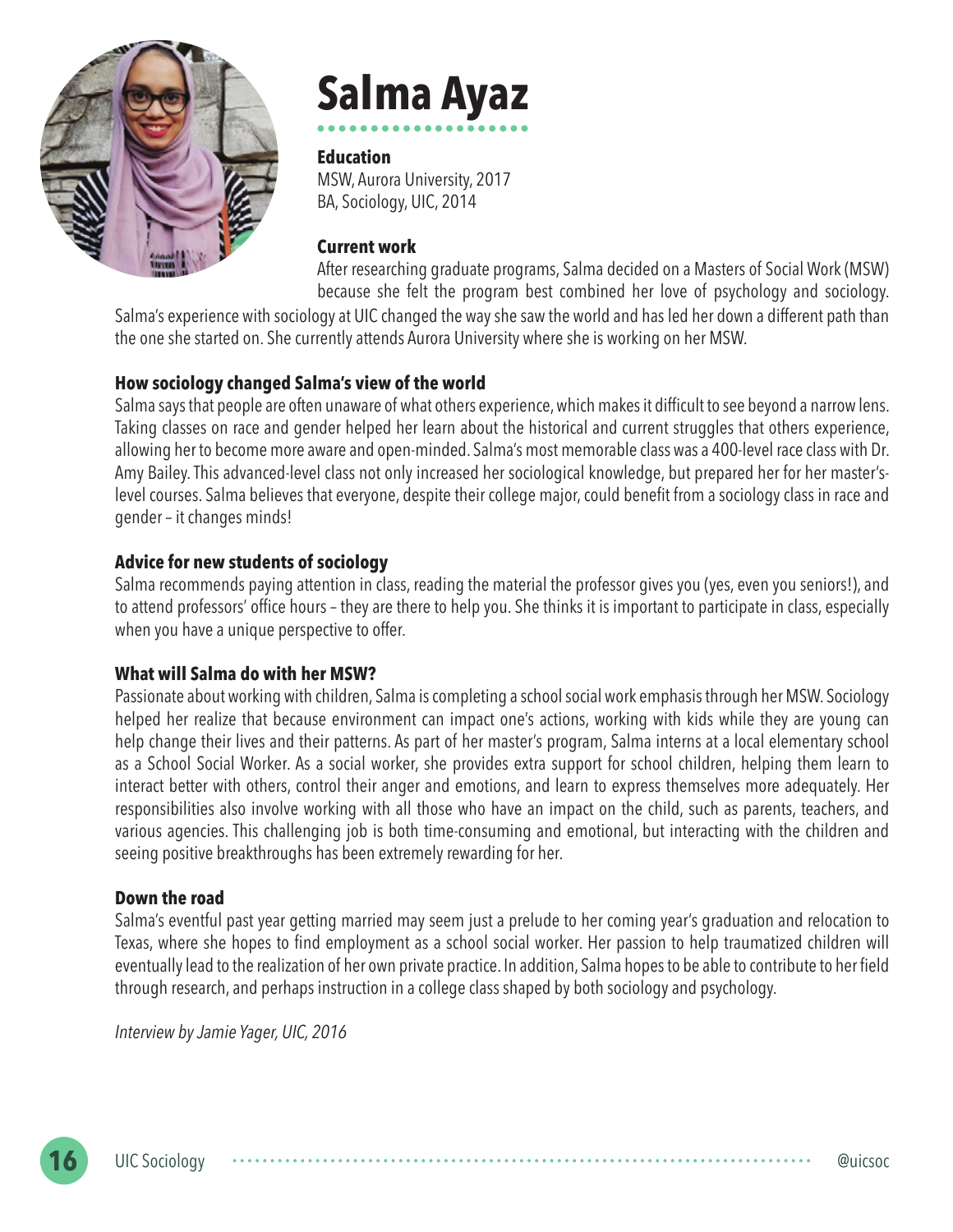### **Jenny Calero**

**Education** MA, Urban Planning and Policy, UIC, Expected 2018 BA, Sociology, UIC, 2014

### **UIC's diversity drew Jenny in**

Growing up in Cicero, a predominately Latino neighborhood, Jenny felt that she was not exposed to a lot of diversity, but she wanted to explore differences in cultures and races.

Driving down I-290 with her parents, Jenny would always notice the big University of Illinois at Chicago sign. When it came time to explore college options, she remembered the sign and decided to research the university. She learned that UIC had great diversity among its student body and it was close to home, making UIC an easy choice.

### **Finding sociology**

Jenny decided to take an Introduction to Sociology class, which sparked her interest in the field. The class included the topics of race and gender, which Jenny wasn't used to hearing people discuss. Talking about such controversial topics only sparked Jenny's interest even more in the field and led her to choose sociology as a major. During her time as an undergraduate, Jenny had the opportunity to work with Dr. Lorena Garcia on an independent study in which they worked to connect the book *Barrios to Burbs: The Making of the Mexican American Middle Class* by Jody Agius Vallejo to race.

### **From Sociology to Urban Planning and Policy**

After graduating, Jenny decided to apply to UIC's Urban Planning and Policy Master's program. She was accepted and will graduate with her degree at the end of this year! Jenny says her sociological background is a great way to bring a different lens to working with communities in urban planning. Once she graduates, Jenny plans to work for the City of Chicago or a small municipality like the town she grew up in.

### **Working toward her degree**

Currently, Jenny works as a population health coordinator. She works directly with patients and the doctors; Jenny's goal is to make the patient comfortable enough to want to follow through with their healthcare. She loves her job because she gets to work with patients one-on-one and she feels that her sociological background allows her to be able to understand the patient's background and understand where they are coming from when they make certain decisions.

### **Fun facts!**

During her spare time, Jenny loves to learn new and exciting things and travel to different countries, learning a new language, and learning how to play the piano. She also enjoys running and tries to set new goals all the time. Because of those goals, she will be running her first marathon this year.

*Interview by Jacqueline Elizondo, UIC, 2017*



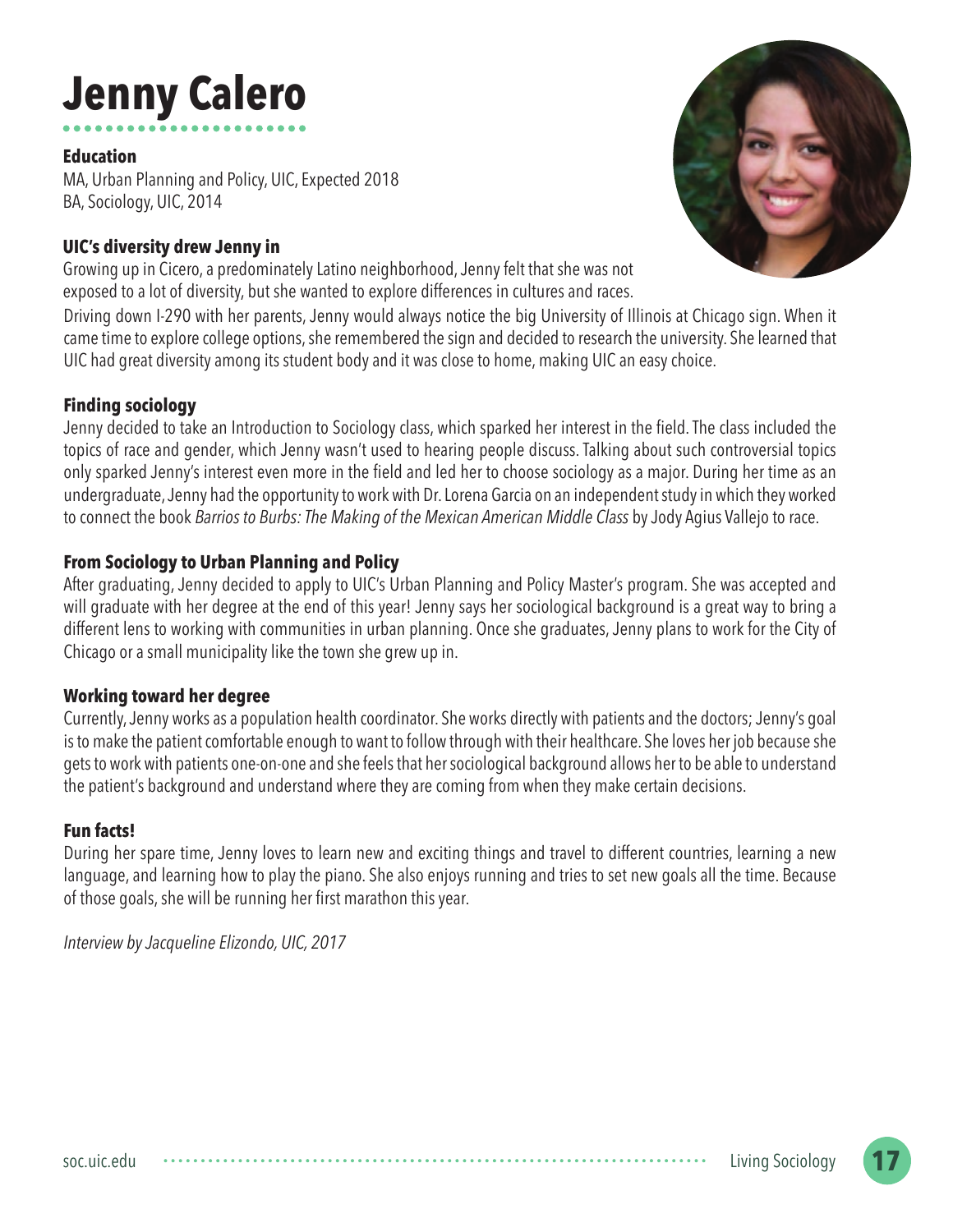

### **Chiquita Collins**

#### **Education**

PhD, Sociology, University of Michigan, 1996 BA, Sociology, UIC, 1990

### **Current work**

Dr. Collins is the Director and Associate Dean for Diversity and Cultural Competence at the School of Medicine at Johns Hopkins University in Maryland. She is also Assistant

Professor of Medicine. She says that a sociology degree prepares you for work in any field because of all the skills students acquire in their training as sociologists. Although Chiquita did not pursue a medical degree, she always wanted to work in the medical field. Dr. Collins' current position at Johns Hopkins allows her to work in the medical field, using her PhD in sociology. As an Associate Dean of Diversity, Chiquita brings a different perspective to innovations while diversifying higher education at John Hopkins medical school. As a diversity officer, she assists 33 departments in the School of Medicine. She focuses on diversifying faculty, training, and challenging unconscious biases at work to provide a pipeline for young people.

### **Dr. Collins' time at UIC Sociology**

Chiquita enjoyed her time at UIC Sociology in large part because of the instructors and mentors she encountered. Dr. Darnell Hawkins and Dr. Richard Barrett, now emeriti faculty, are some of the professors whose mentorship guided her through her undergraduate experience and encouraged her to attend graduate school, a possibility she had not considered prior to her time at UIC. As an undergraduate, she was interested in population studies and demography, and she continued research on migration, mortality, and birth during her graduate studies.

### **Advice for students of Sociology**

Dr. Collins says that everyone has to write their own story. She encourages students to be bold and try new things!

### **A true Chicagoan at heart**

Dr. Collins wore her Cubs gear for a week straight after they claimed victory in the World Series last year. Although she no longer resides in Chicago, she will always be a Cubs fun. Fly the W! When she is home visiting Chicago, Chiquita enjoys visiting with family and eating Harold's chicken and Chicago-style pizza.

*Interview by Myia Scott, UIC, 2017*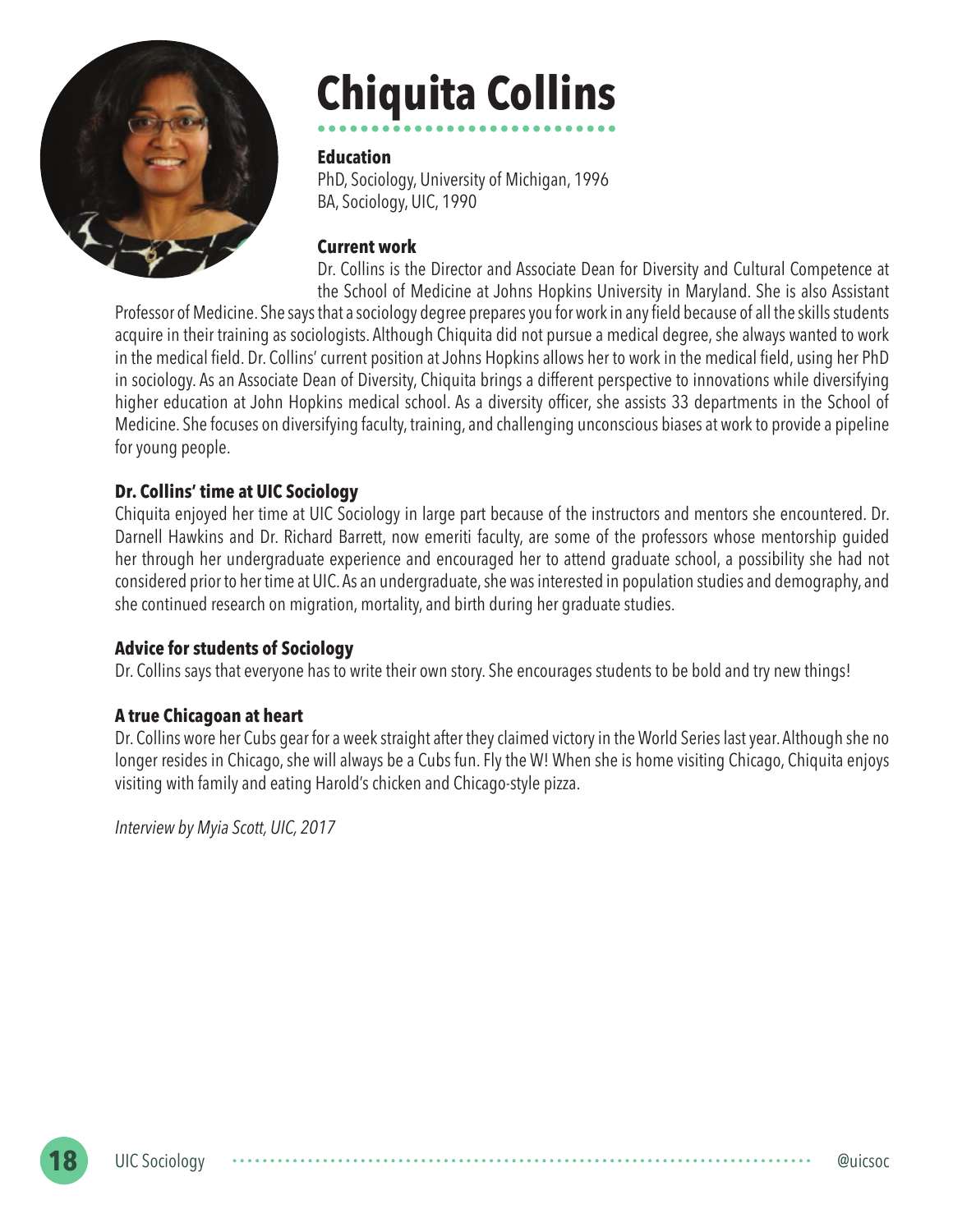### **Ronisha Edwards**

#### **Education**

MSW, Boise State University, Expected 2018 BA, Sociology and Criminology, Law and Justice, UIC, 2015

### **Current work**

Ronisha hasn't stopped for a moment since graduating from UIC in 2015. She is currently pursuing her Master's degree in Social Work while working as a Case Manager

at Metropolitan Family Services (MFS). Prior to her work at MFS, Ronisha was a clinical coordinator for sickle cell patients at UIC hospital, a job she was offered after several years volunteering there as an undergraduate. The job was near and dear to her, as Ronisha not only supports the sickle cell community, she lives with the disease as well.

### **Ronisha's time at UIC Sociology**

Ms. Edwards began as a biology major, but soon decided to follow her passion for sociology and never looked back. She said that her time at UIC opened her eyes to social stratification, oppression of women, the workings of capitalism and many other challenges of society. Sociology taught Ronisha about power, and that it doesn't just come from money. She has chosen to use her power to impact the world by counseling youth and supporting minority communities. Her degree helps her to understand why people do what they do, and how groups are impacted by their position in broader society when working with these communities.

### **An award-winning student**

Ronisha was also the winner of the Patrick Juris Award while at UIC Sociology, which is awarded each year to a graduating senior who has achieved academic excellence and been of service to the community.

### **Advice for students of UIC Sociology**

Do what you love and never be ashamed of who you are!

### **Future plans**

There is no pause ahead for Ronisha. She intends to publish the research she did while working at UIC hospital with sickle cell patients in the near future. After completing her Master's in Social Work, Ronisha also eventually plans to get a Master's in Public Policy, to prepare her to serve in Congress one day. In addition to her busy work and school life, she is also preparing for her wedding in the coming year. Congratulations Ronisha!

*Interview by Stephanie Munoz, UIC, 2017*



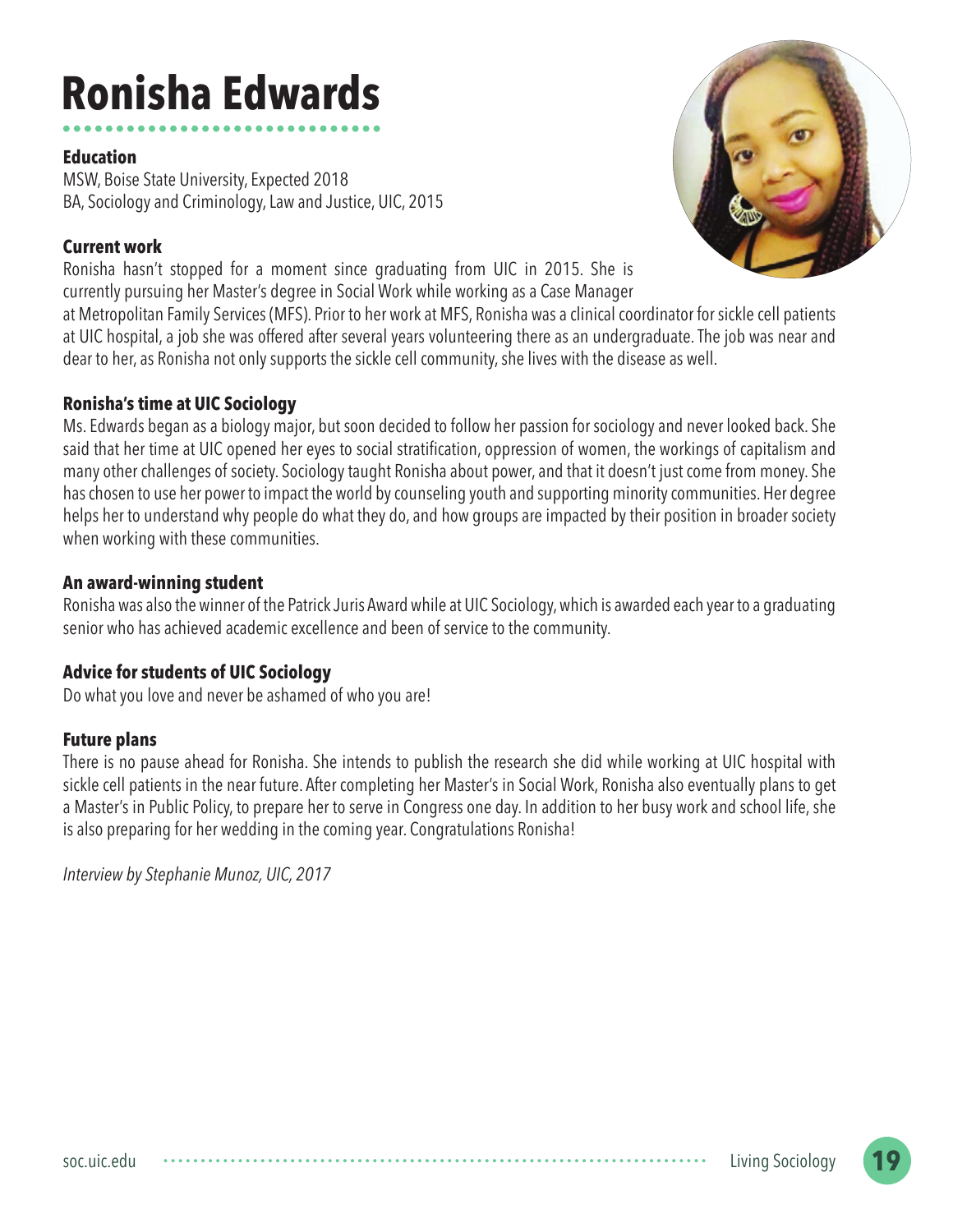

### **Magaly Flores**

#### **Education** BA, Sociology, UIC, 2015

### **Current work**

Magaly is a Project Assistant for the Campbell Institute at the National Safety Council, which informs organizations of best practices related to environment, health, and safety standards. Ms. Flores' favorite part of her job is building relationships with and working closely with volunteers at the Campbell Institute.

### **What attracted Magaly to sociology**

Magaly has always wanted to help people, so she thought that an education in sociology would help her to do just that. Since people are often comfortable with those who are like them, she wanted an education that would help her break out of her comfort zone and learn more about others who are different from her.

### **Shout out!**

To Dr. Amy Bailey in the department, whose passion for sociology inspired Magaly to learn more about it and ultimately to declare sociology as her major.

### **Finding a job as a sociology major**

While Magaly encountered a few potential employers who did not know the skill-set that her degree in sociology equipped her with, many others recognized the value of her degree. Magaly found that being confident in her skills and knowledge and applying to a wide range of jobs was a winning combination for finding the job she now has and loves!

### **Advice for sociology majors**

Get involved with the sociology department because it opens doors for students, through relationships, mentorship, and other opportunities. It will also help you to meet new people, including other undergraduates, graduate students, and faculty. Also, when applying for jobs, cast a wide net. You never know all the jobs your sociology degree has prepared you for, until you apply and interview.

### **Fun facts**

Magaly loves to listen to music in her free time, when she's working out or relaxing. She loves a variety of music, from Spanish music to rock, and recently has enjoyed Artic Monkeys and Interpol.

*Interview by Stephanie Munoz, UIC, 2017*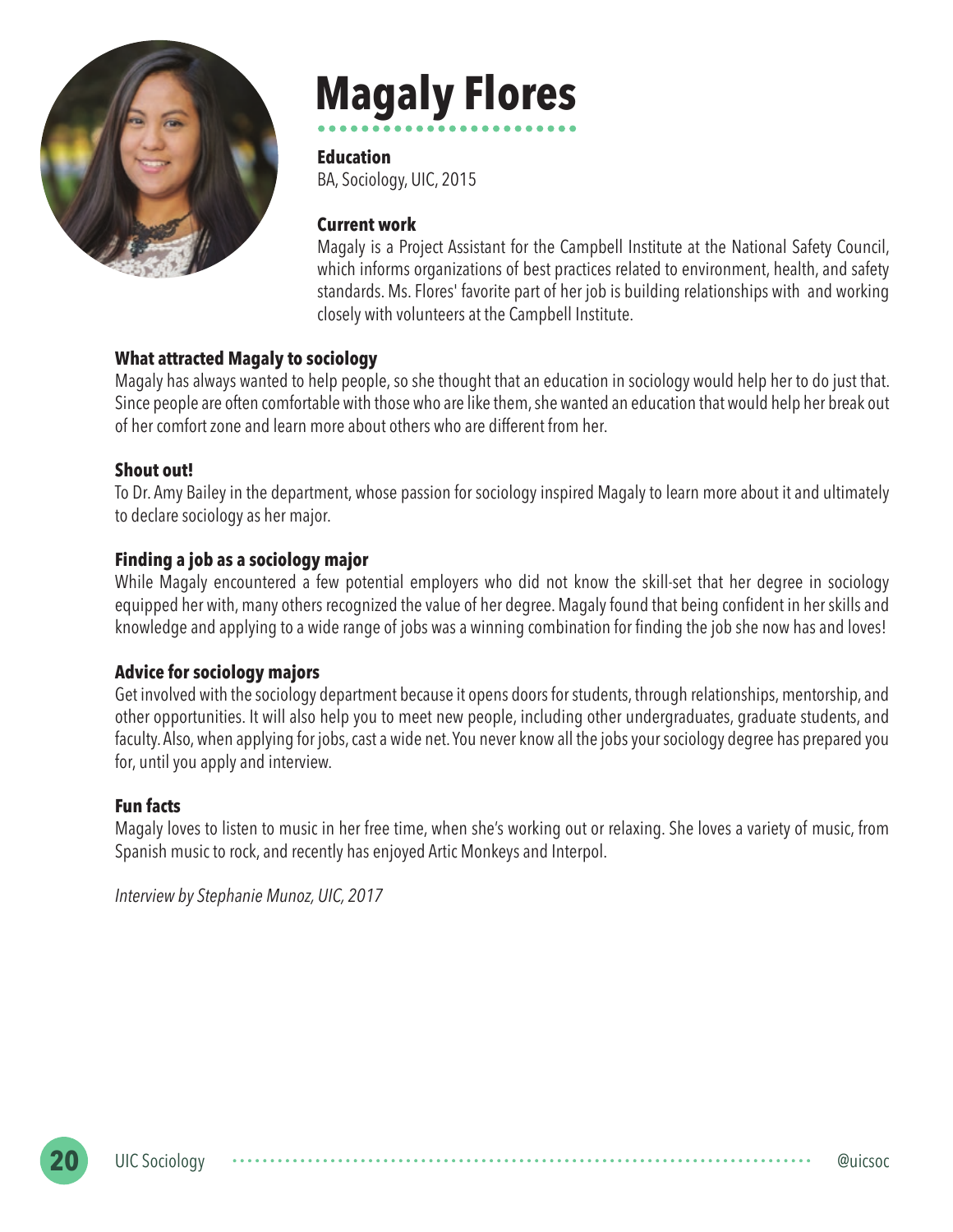### **Laura Garza**

**Education** BA, Sociology, UIC, 1997

### **Current work**

In 1997, the Service Employees International Union (SEIU) had an influx of Latino workers who needed immigration and labor help. The demand for a bilingual liaison to assist with this new relationship led to the beginning of Laura's important work that has spanned

two decades. Laura is currently the Secretary/Treasurer for SEIU and her responsibilities are numerous. She currently oversees union operations for Midwest states outside of Illinois. Additionally, she oversees SEIU's research department and, as treasurer, the union's funds. Part of her job is working to build relationships with building owners, contractors, and community leaders as well as continuing her crucial immigration work with the union.

### **Connecting the personal and the social through sociology**

Laura always wanted to work with communities in some capacity. Unsure of what that would look like, she was inspired by a friend and mentor – a sociology student at UIC – who suggested she take a sociology class. Social movements and sociology of gender classes were particularly interesting to Laura, and she remembers the impact Prof. Nilda Flores-Gonzales had on her, which continues to this day. Laura's own experience as a Latina immigrant from Mexico, whose mother was a single mom of four, helped her connect with many of the concepts she studied in her sociology classes.

### **Advice for young students of sociology**

Laura was a hardworking and involved student during her time at UIC and her advice to other students represents what her life's work has been about: get involved. Although UIC is primarily a commuter school, Laura suggests that it is important to not just come and go, but find ways to connect at the school. She points out that there are many good things happening at UIC that can expand minds.

### **Inspiring the next generation of advocates**

A wife and mother of two, Laura's family is incredibly important to her, and she spends as much time as possible with them. Her passion for community involvement has rubbed off on her children; her daughter was recently involved in school action to save a teacher's job. Laura, with her extensive know-how, was able to guide her daughter in the art of successful labor action. Laura's advice to her daughter was that making an impact is not a one-time event, but an ongoing campaign that may require different components such as sit-ins, marches, media, and letters.

### **Future plans**

Apart from continuing her important work with the union, Laura–a lover of dance–has promised herself that she will take some dance lessons before she hits retirement age!

*Interview by Jamie Yager, UIC, 2016*



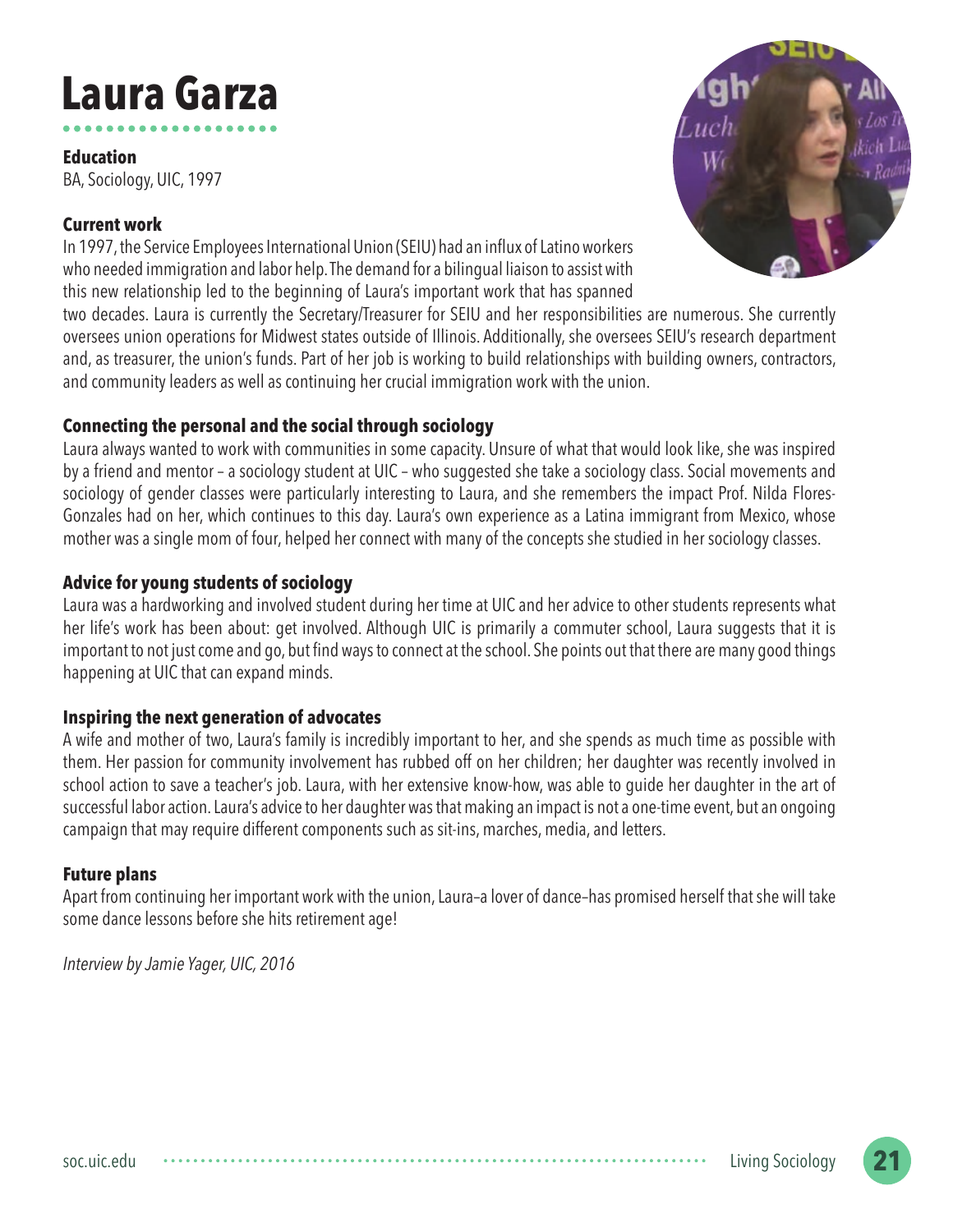

### **Korie Edwards**

#### **Education**

PhD, Sociology, UIC, 2004 MA, Sociology, UIC, 2000 BS, Civil Engineering, Illinois Institute of Technology, 1994

#### **Current work**

Dr. Edwards is an Associate Professor of Sociology at The Ohio State University. Her research primarily focuses on the intersectional relationship of race and religion. In particular, her work examines how religious organizations and religious leaders address and are impacted by race. Dr. Edwards says that her favorite part about her job is teaching graduate level courses because she learns new things from her students, who have their own experiences and backgrounds. Korie also loves that her job enables her to produce new knowledge, a task at which she has excelled. She has published three books and fifteen chapters/articles, delivered fifty-five presentations, and worked on four different grants, the largest of which totaled over one million dollars for the Centers for Disease Control and **Prevention** 

### **From Civil Engineering to … Sociology?**

Dr. Edwards' undergraduate education was in civil engineering, and after graduating she took a job with the Illinois Department of Transportation. After working and attending church with groups of people in which she found the leadership to be consistently white – despite colleagues of color with equivalent degrees and qualifications – she began to ask questions about the privilege some groups have over others. Research in her local library led her to the topic of sociology, where she found her true passion. Korie applied to the sociology doctoral program at UIC and never looked back!

### **Dr. Edwards' time at UIC**

Korie gained the ability to understand her world, experiences, and history while studying sociology at UIC. Her experience in graduate school was more than she expected because it opened her eyes to the world, gave her the tools to understand and study it, and to be able to produce knowledge to share. During her time at UIC, Dr. Edwards came to believe that underprivileged groups have, in some ways, a responsibility to produce knowledge, because knowledge can only be produced from a person's individual standpoint.

### **Advice for students**

We can only understand our social world once we understand who we are in relationship to others in a given social group. To develop this understanding, you should cultivate your sociological imagination (C. Wright Mills).

### **Fun facts**

As a child, Korie wanted to be a dancer, and still loves to watch Alvin Ailey American Dance Theater whenever she has the chance. Her ultimate dream is to own a beach home where she can relax, read a book and enjoy the beautiful view.

*Interview by Stephanie Munoz, UIC, 2017*

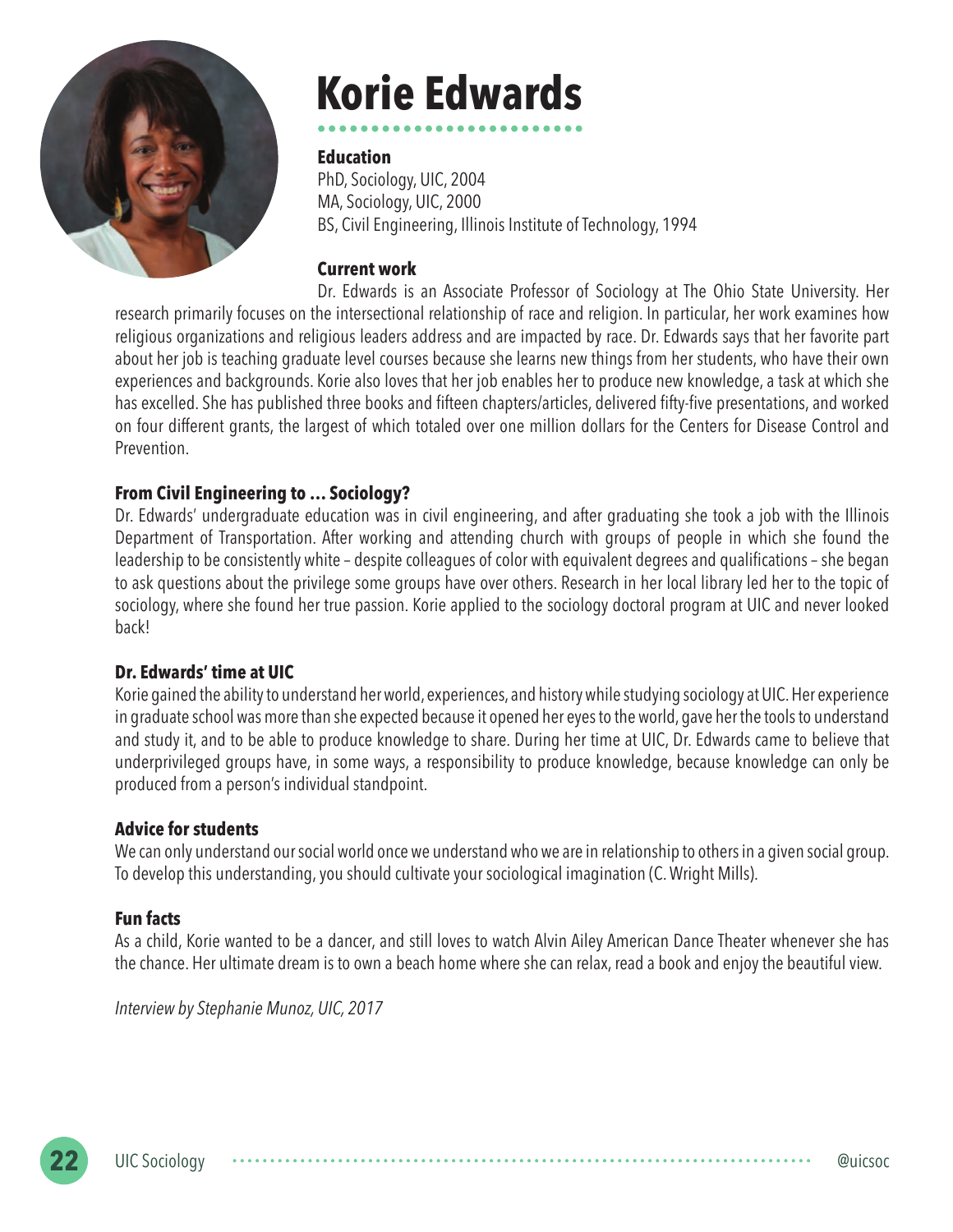### **Maria Lopez**

**Education** BA, Sociology, UIC, 2016

### **Current work**

Maria is a Recovery Coach Technician for the non-profit organization, Mom's Recovery, a short-term residence for adult women who are pregnant or have children and need help due to mental illness or substance abuse. For many women, this temporary step allows

them and their children to stay together while the program provides mothers with counseling, health care, parenting support, housing and job help, and a safe place to live. Maria's responsibilities include supervising and encouraging good parental practices, helping her clients manage their appointments and responsibilities, and making sure the house runs safely and effectively.

### **Finding sociology**

Maria Lopez came to the United States nineteen years ago from her home country of Spain to find a puzzling condition in America. While taking English classes, she and her classmates often discussed how much inequality exists in America, despite its great wealth. Desiring to know how inequality could exist in her new country, Maria became a sociology major hoping to find answers to this surprising discovery.

### **Advantages of a sociology degree**

Maria feels sociology majors have an advantage in the marketplace. Working alongside colleagues with different degrees, she has seen how her unique skillset helps her to better analyze the world around her. Using her critical thinking skills and her knowledge of sociological concepts, Maria is better armed to understand how social structures work, allowing her to see how people are impacted by these outside forces. This gives her the tools she needs to better assist them.

### **Advice for current students**

Upon graduation, Maria found there to be challenges in the job market, the greatest of which was her lack of formal field experience. Many desirable job opportunities required up to two years' experience working in an applicable field, which prevented her from applying. She encourages undergraduate students to find internships and to work summer and part-time jobs in the field they are interested in. This not only gives much-needed experience, but also allows students to explore diverse options and find what sparks their passion.

### **More about Maria!**

Because she currently works at night, Maria jokes that she likes to sleep in her free time! She also enjoys time with her four children, and walking along Lake Michigan. Growing up by the Mediterranean, Maria says, instilled a love of the water.

*Interview by Jamie Yager, UIC, 2016*





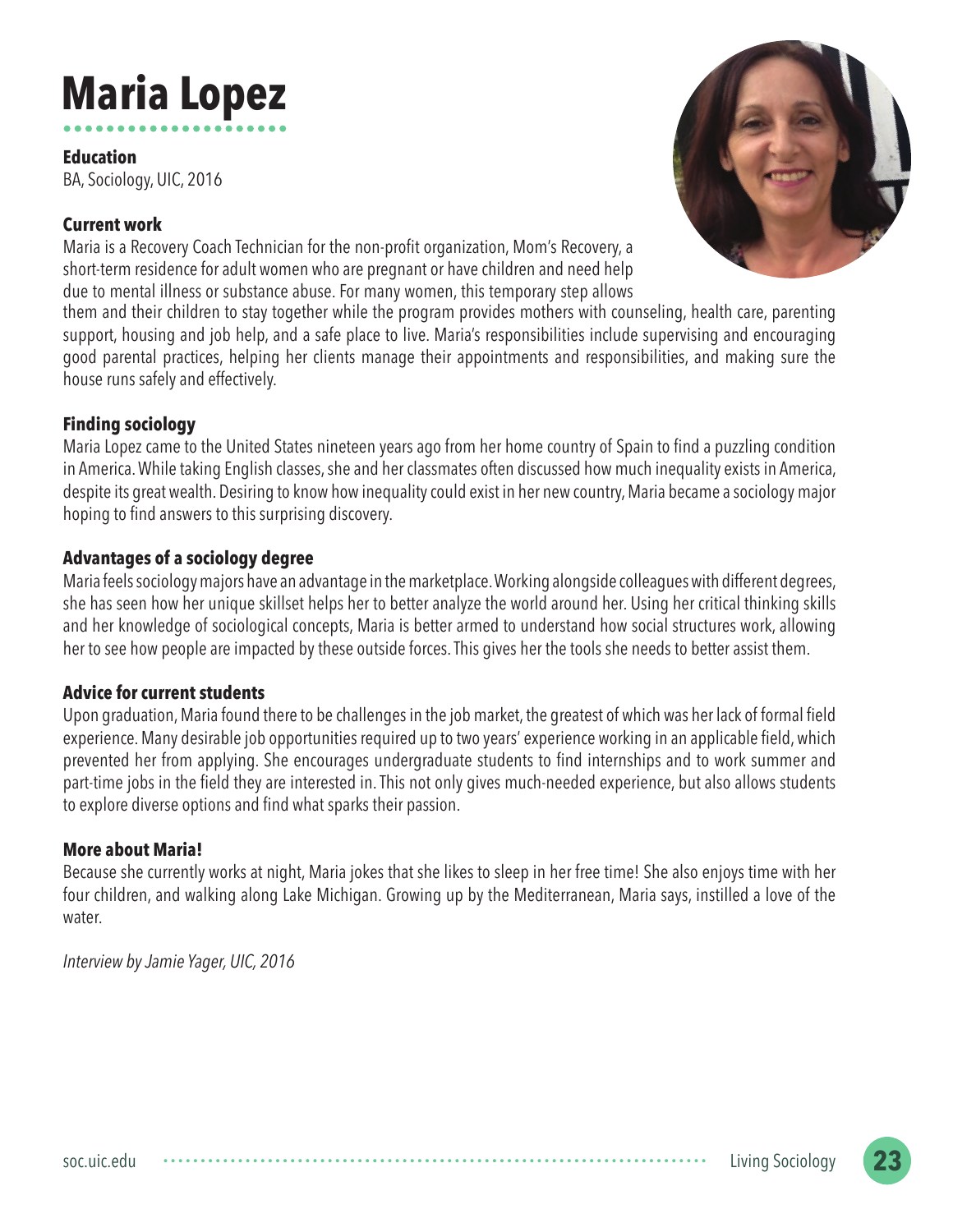

### **Imilya Mirza**

#### **Education**

MA, Public Health, DePaul University, in progress BA, Sociology, UIC, 2014

### **Current job**

Imilya works as a Nutrition Operator at Northwestern Hospital. In her role as Nutrition Operator, she works with patients, monitoring dietary intake and restrictions such as

allergens. In this position, Imilya uses her sociological research skills, such as making observations and analyzing them. Having a sociology background not only prepared Imilya for the work place but it also prepared her for graduate school. Imilya believes that a sociological background prepares one to work in many different professional careers such as non-for-profit, community outreach and research. Her sociology undergraduate experience also prepared her to do professional research in her current job and in her graduate program in public health.

### **How sociology led Imilya to public health**

In her training as a sociologist, Imilya most enjoyed conducting research. Through sociology, she found an interest in the medical community and social psychology. The ability to explore different subfields in sociology enabled Imilya to see overlap of sociology and health and led her to her career and graduate school pursuits in public health.

### **Why sociology is a broad, applicable degree**

Sociology gave Imilya a platform to study issues that interest her. Imilya's concentration within sociology is studying society through culture and geography. She appreciates the broadness of sociology and all the transferable skills you gain from your sociological training. For instance, in classes for her public health degree, Imilya has found herself ahead of classmates because of her training in research methods and data analysis once she gathers the research.

### **The travel bug!**

Imilya loves to travel and has been to Washington D.C., California and Australia, and had upcoming plans to go to Europe at the time of our interview. She loves to experience the art, music, museums and food from all of the places to which she travels as well.

*Interview by Myia Scott, UIC, 2017*

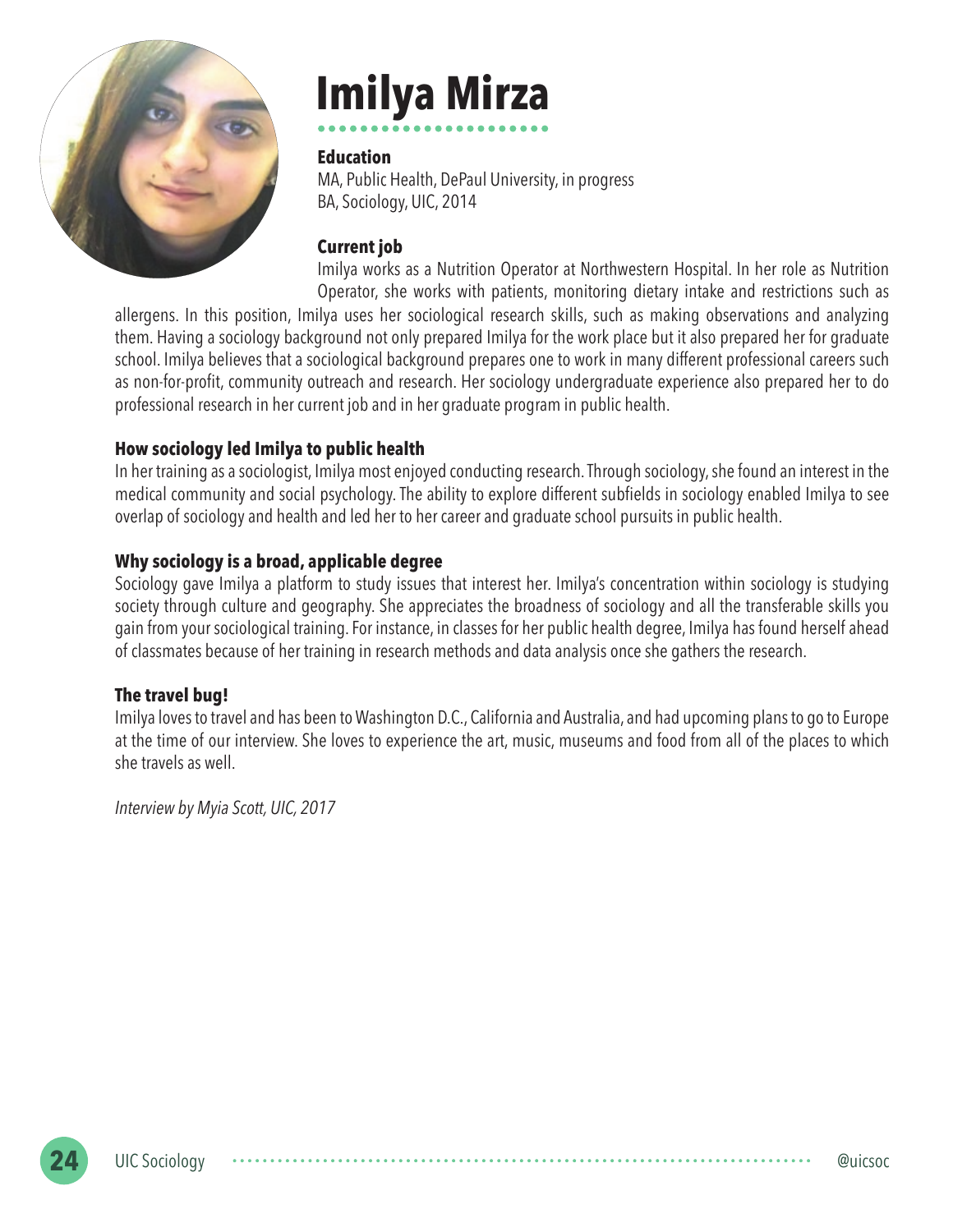### **Bianca Monzon**

**Education** BA, Sociology, UIC, 2014

### **Current work**

Bianca landed a job as a data technician at the University of Michigan. She did this by first getting an internship with them as an undergraduate, which led to employment after graduating. Her job consists of scripting, clearing and processing data, programming,

and on the job learning. Bianca loves what she does because her job shares research from government institutions with the public so that more people can see and use it. She loves that her work gets to be viewed by others and that it provides a place where researchers and academics can access the open database freely. She also deeply enjoys the people that she works with. Interestingly, her coworkers usually come from sociology backgrounds. The work environment is collaborative, and they often have thoughtful discussion about important issues.

### **Leveraging work experience in pursuit of graduate school and beyond**

Bianca may be able to get funding for her graduate degree, as she is employed by the University of Michigan. She is currently debating pursuing her master's degree in statistics because it would help her to pursue a career in sociology or policy. She is interested in policy because our political leaders are overwhelmingly white, male and upper class. She says that people of all backgrounds need to be at the table where decisions are being made. Bianca is motivated by an activist she heard who said, "I am no longer accepting the things I can not change. I am changing the things I can not accept." She believes it is very important for people to unite to make change, rather than to be passive and accept the social injustices that occur daily.

### **Advice for current sociology students**

Bianca urges undergraduates to get involved with internships, programs, and networking during their undergraduate years because all of these help greatly when applying for a job after graduation. She says that many people put limitations on themselves and don't apply to jobs because many think they are simply not qualified for it. This is why it is important to step out of your comfort zone and to apply to jobs for which one might not feel qualified. She believes anyone with a sociology degree can get a job after graduating as long as they put in the time and effort searching.

### **What attracted Bianca to sociology**

At the beginning of her undergraduate career, Bianca learned that humans' genetic makeup is 99.9% identical. Learning this was very eye opening for her, because there are so many social inequalities between humans who have such significant biological similarities. Sociology as a field of study has made her more aware of social injustices and how much policy, culture, class and more is interconnected; it gives her a greater awareness of her surroundings. Bianca would highly recommend a sociology major to anyone!

### **An interesting fact**

Bianca is Puerto Rican, but people often think she is white. Her family looks very different from her, and because of this people often react to her and her family very differently.

### **For Bianca, success is…**

Making an impact, not money. We need more people who care about people rather than superficial values. She intends to pursue this impact in her career and personal life.

*Interview by Stephanie Munoz, UIC, 2017*

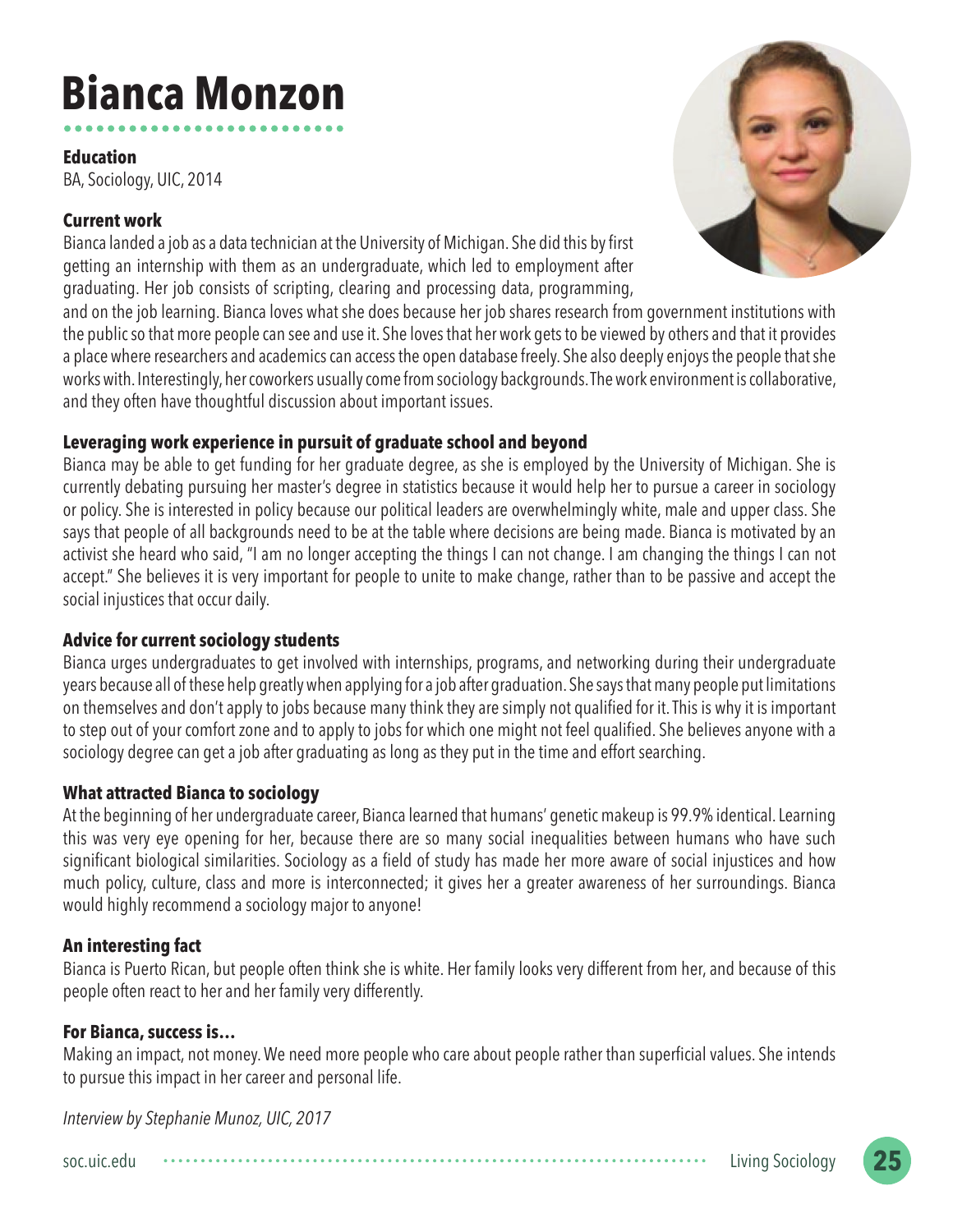

### **Jennifer Parsons**

#### **Education**

MA, Sociology, UIC, 1993 BA, Sociology, UIC, 1991

#### **Current work**

Jennifer is Research Operations Director at the Survey Research Lab (SRL) at UIC. She has been a part of SRL since she graduated in 1993. Her job includes three distinct parts.

The first part is administrative, which includes supervising staff, project coordinators who work with clients, and the field staff who oversees data and collection activities. The second part of her job is doing intake. When a client calls and is interested in working on a proposal, Jennifer is the one to work with them. She helps them figure out the best study design and methods for their research. Once that is decided, she then helps prepare a customized budget for each project, which varies depending on the research. Different considerations go into creating a budget, such as pricing out the costs between a two-page mail survey and a twenty-page booklet. If a proposal and budget is approved, Jennifer draws up the contracts, and they all get to work on the project. The last part of her job is working one-on-one with the client to make a good survey and, ultimately, a quality research project. Jennifer also is the person who submits the projects to the IRB. She is always managing multiple projects. Her favorite part about her job is the challenge that each new project brings.

### **Happening upon UIC**

Jennifer began her undergraduate career in Iowa but decided to take a semester off to go to England with two friends. The three friends got work visas and, despite arriving in London with no jobs or apartments, quickly found work at Harrods. While there, her mother fell ill and she returned to Chicago to help at home. One she was back in the United States, Jennifer transferred to UIC to continue her studies.

### **Deciding between graduate school and a career**

As an undergraduate, Jennifer took a survey methods course with Richard Wernicke, a faculty member in sociology at the time. Having developed a great relationship with him, he offered Jennifer a research internship after receiving her bachelor's degree. She took the research internship with Richard Wernicke and an internship with the American Medical Association in the survey department, and started her master's degree in sociology. Jennifer completed her master's degree in 1993 and jumped right into the Sociology PhD program at UIC. As she started working more at the Survey Research Lab, she was not able to devote enough time to her PhD. Jennifer took all the classes and took the exam but did not finish her dissertation and she does not regret it one bit. She was pulled more towards work than her education, and now she enjoys her career and considers it to be very academic.

### **In her free time**

When Jennifer is not managing research projects, she enjoys watching her son play basketball, baking with her daughter, and watching old movies. Jennifer and her daughter like to bake scones, cookies, bars, cobblers, and pies. At the time of the interview, her family was watching all the Hitchcock films. Jennifer is married to a Greek man and says that when they first started dating, her life was like the movie My Big Fat Greek Wedding. She has traveled to Greece a few times with her husband, but this summer was the first time they went as a family!

*Interview by Jacqueline Elizondo, UIC, 2017*

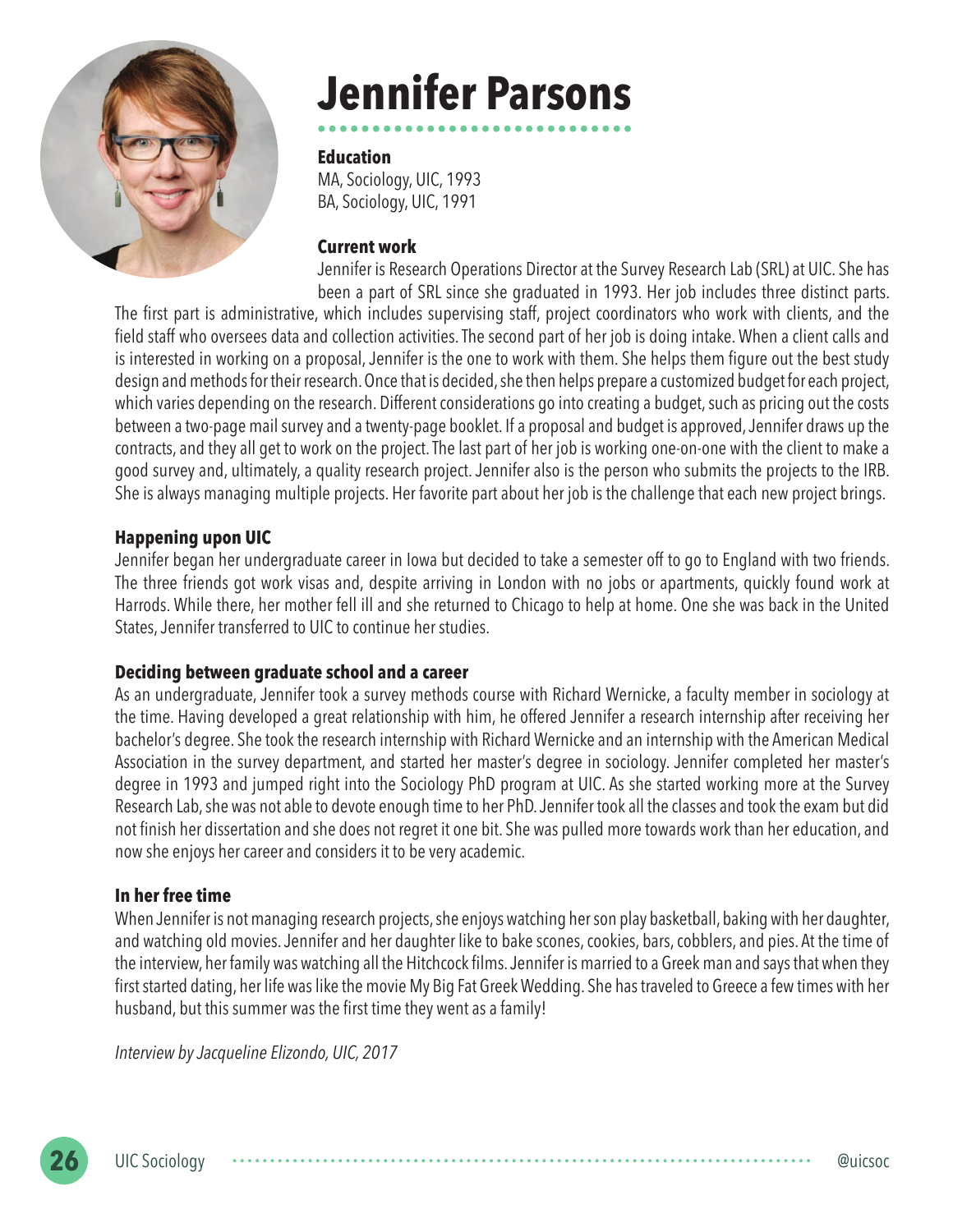### **Russell K Schutt**

#### **Education**

PhD, Sociology, UIC, 1977 MA, Sociology, UIC, 1975 BA, Sociology, UIC, 1972



### **Finding sociology, Russell's greatest academic love**

Dr. Schutt grew up interested in science and in social problems—civil rights, diversity,

and the Vietnam War were topics of interest—and when he took his first sociology class he knew he had found the right fit for both his love of science and social issues, and in his words, he "never really had another love in academia from that point." Dr. Schutt says that people interact and impact the world in positive ways, but also create challenges that need to be understood and addressed.

### **A distinguished career in sociology**

Upon finishing graduate school, Russell accepted a postdoctoral fellowship at Yale University, working on a Sociology of Social Control program before accepting a full-time position at the University of Massachusetts at Boston, where he has been for twenty-seven years. Currently a professor in the sociology department at UMass Boston, his areas of expertise include homelessness and mental health services, research methods, sociology of organizations, and sociology of law.

### **Research**

In addition to his responsibilities at UMass, Dr. Schutt has been involved extensively in research, working with such organizations as Harvard Medical School, The Department of Veterans Affairs, and the Dana-Farber/Harvard Cancer Center. Dr. Schutt has written five research books; his latest, Social Neuroscience: Brain, Mind, and Society, was published by Harvard University Press in 2015. He also has several contributions to textbooks and has had numerous journal articles and book chapters published.

### **A commitment to engaged sociology**

Dr. Schutt also enjoys working with people in community centers on important projects that include homeless shelters, women's health programs, public health, and mental health issues. These projects have allowed him to meet great people and given him an opportunity to connect in the social world and to help improve communities.

### **Advice for students of sociology**

Russell would advise sociology students to use their college years to enrich their futures. This can be done by immersing oneself in the social sciences and developing important skills, such as writing, critical thinking, and seeing social issues from the perspective of multiple disciplines. Most importantly, Dr. Schutt encourages students to be open to learning throughout their lives; stay engaged by reading, thinking, and interacting with others and never stop learning.

*Interview by Jamie Yager, UIC, 2016*

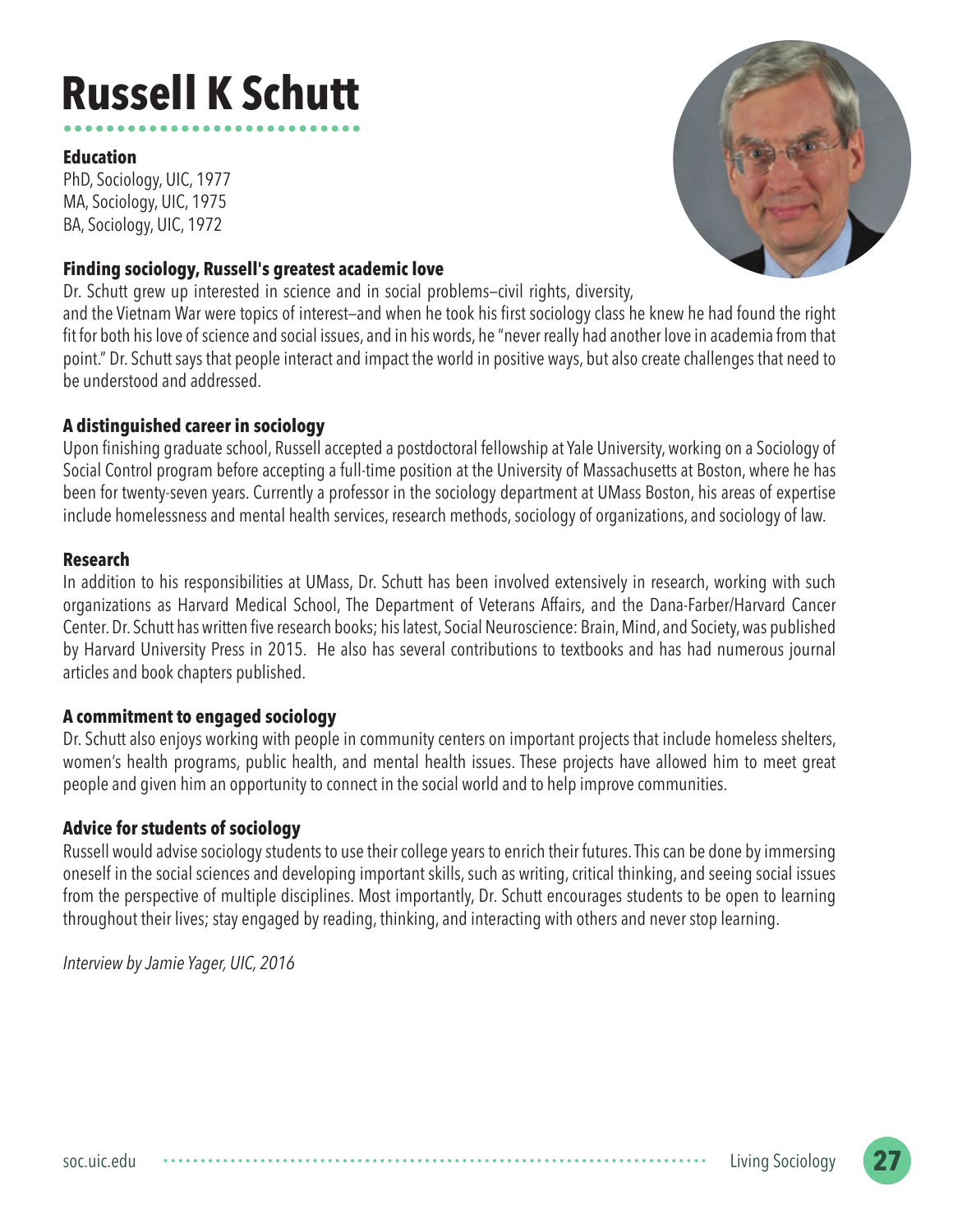

### **Elyse Bielser**

**Education** BA, Sociology, UIC, 2014

### **From central Illinois to Chicago**

Elyse grew up in central Illinois and coming to Chicago for college exposed her to many new languages, cultures, and experiences. She took classes at both the UIC (Chicago) and U of I (Urbana-Champaign) campuses and felt that she learned more and different

things from her classes at UIC, where, for her, the professors and the diversity had much more to offer. Elyse fell in love with sociology at UIC and took multiple classes in sociology and gender and women's studies. She felt that the more classes she took, the more everything started to make sense.

### **Digging deep**

During her time at UIC, Elyse took classes in which she learned a lot about Jim Crow laws, the War on Drugs, the prison pipeline, and gentrification. Because of where she grew up, Elyse was not exposed to such topics. The class showed her the effects such structures and processes have on groups of people. She learned a lot while studying at UIC, particularly about different perspectives and how things affect people differently, which has helped her in her current job.

### **Advocating for children**

Currently, Elyse is a child abuse and neglect investigator in Kansas, and is in the process of becoming a foster care caseworker. Her main responsibilities as an investigator are to read the reports that are made regarding abuse or neglect of a child. She responds to the report by conducting interviews with the child to see how the children's report does or does not reflect the formal report. After meeting with the child, Elyse speaks with parents and does a home visit. She will also talk with school staff, teachers, and anyone else connected to the child to get as much information as possible. This work requires her to use interview skills, to analyze the information given, and to draw conclusions about the next steps to be taken.

### **Watching children flourish**

Elyse's job is emotionally challenging but she loves what she does. Her favorite part about the job is engaging with the children for whom she is advocating and protecting. She loves seeing them grow and their personalities change.

### **For fun**

If she's not working, you can find Elyse taking mini road trips with her husband, white-water rafting, and planning for her next accomplishment: graduate school! She plans to go to law school or obtain a master's in sociology.

*Interview by Jacqueline Elizondo, UIC, 2017*

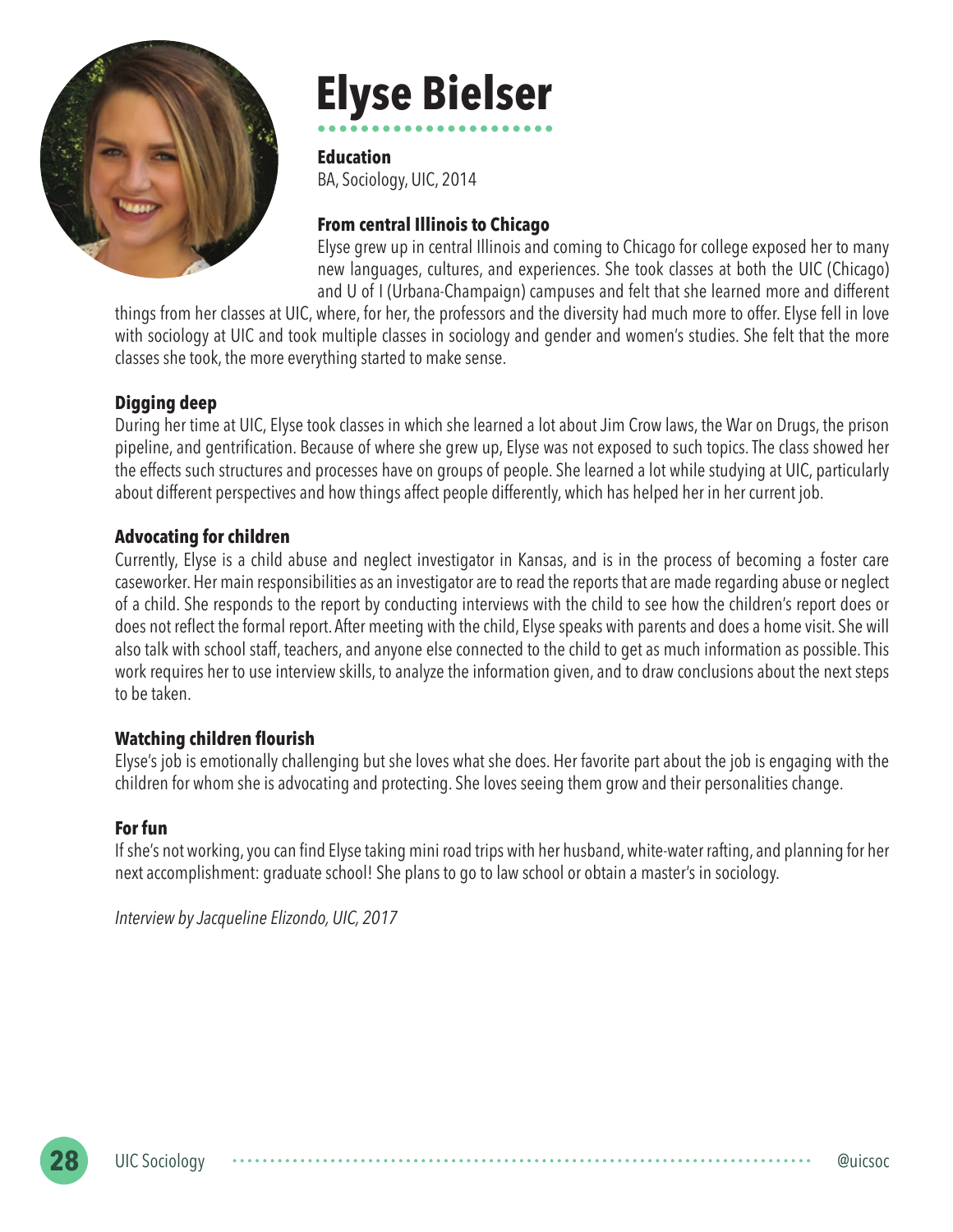## **Jerry Hendricks**

**Education** PhD, Sociology, UIC, 2016 MA, Sociology, UIC, 2010 BA, History, Northeastern Illinois University, 2008

### **Using his research background in the private sector**

Dr. Hendricks currently works as a Senior Research Analyst at the Resource Systems

Group (RSG) in Chicago. On most days, Dr. Hendricks' analyst position allows him to consult with companies about consumer trends and survey design and administration. He conducts quantitative analyses and presents results to clients. "No day is the same," Jerry says, which is something he loves about his job at RSG.

### **Changing paths**

While Dr. Hendricks was working on his doctoral degree in sociology at UIC, he worked as a teaching assistant and adjunct professor. Because he enjoyed and excelled at teaching undergraduate students of sociology at UIC, DePaul University, and the Illinois Institute of Technology, he thought he would pursue work as a professor after graduating. However, after graduating, Jerry found his job at RSG, which enables him to combine his love of sociology, the research skills he attained in graduate school, and serve a client base.

### **Advice for students**

Dr. Hendricks says if you really want to use your sociology degree to your advantage, practice relating your undergraduate coursework and professional experience to a potential career. "If I could go back in time to give myself some advice, I would say learn to code, because it is a very valuable skill to have." Being able to speak the language of computers will make you an asset to any company, particularly when paired with a sociological lens on the world.

### **Why choose sociology?**

Jerry believes that sociology is a degree that many people pursue intending to engage in activism and social justice, but a sociology degree applies to much more than activism. For him, sociology has shaped the way he understands and interprets the world. He feels that if more people had the knowledge of a sociologist, they would understand that society is made up of individuals and without one, the other couldn't exist. For instance, sociological research can demonstrate how institutions affect individuals and circumstances, which can also be useful to policy makers searching for more effective solutions.

### **For fun**

Since completing graduate school, Jerry has been able to spend more time with his family. He also plays in a rock band called Mile.

*Interview by Myia Scott, UIC, 2017*



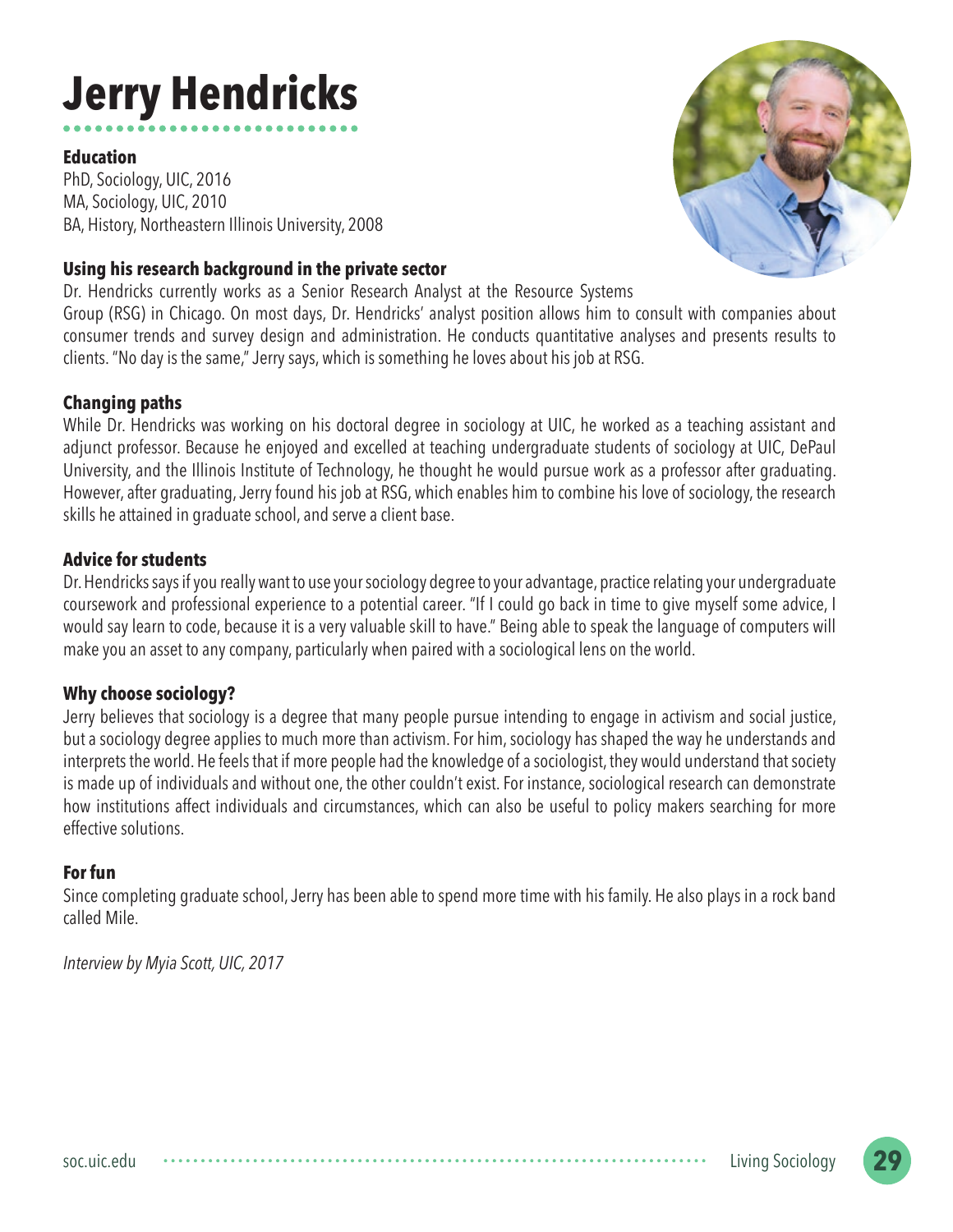

### **William "Buddy" Scarborough**

#### **Education**

MA, Sociology, UIC, 2015 BA, Sociology, Alma College, 2009

### **Two loves in one**

Buddy began his undergraduate career at Alma College playing football and intending to pursue social work. That is, until he took a sociology class. He says that sociology sort

of "fell into his lap" and he really enjoyed learning about social issues and inequalities, as well as how such disparities are created and perpetuated. He says he fell in love with sociology during his first class at Alma College, but that wasn't all! He also met his future wife, Emily, during his first sociology class. It was loves at first sight!

### **From Michigan to South Africa**

After graduating from Alma College and getting married, Buddy and Emily joined the Peace Corps. The Peace Corps brought them to South Africa, where Buddy says he learned what sociology had provided the background for him to understand. During his time in South Africa, he learned how to speak Zulu and SiSwati. He also ran programs for children, through which he helped address some of the educational inequalities in South Africa.

### **From South Africa to Chicago**

After finishing his time in the Peace Corps, Buddy was ready to apply for graduate programs in sociology, having affirmed his love of the discipline through his work in South Africa. He decided to pursue his degree at UIC in the Windy City. He has completed his Master's degree and is currently writing his dissertation. His research primarily focuses on inequalities in the labor market in large cities in the United States. Specifically, he looks at gendered wage inequalities. Buddy enjoys the ability to run as many statistical analyses as he needs in pursuit of his findings.

### **Advice for others**

Buddy says that a degree in sociology can help people in any industry – from dentistry to teaching or research. If everyone shares the knowledge they've acquired as students of sociology, the knowledge of the discipline will be able to effect change in society, such as the gendered differences in compensation and in work environments.

### **A great support system**

Buddy says he is grateful to sociology for bringing him to the love of his life, who is a wonderful support. He also gets terrific support from his advisor, Prof. Barbara Risman, who works hard to guide and teach Buddy as he works toward completing his doctoral degree.

*Interview by Jacqueline Elizondo, UIC, 2017*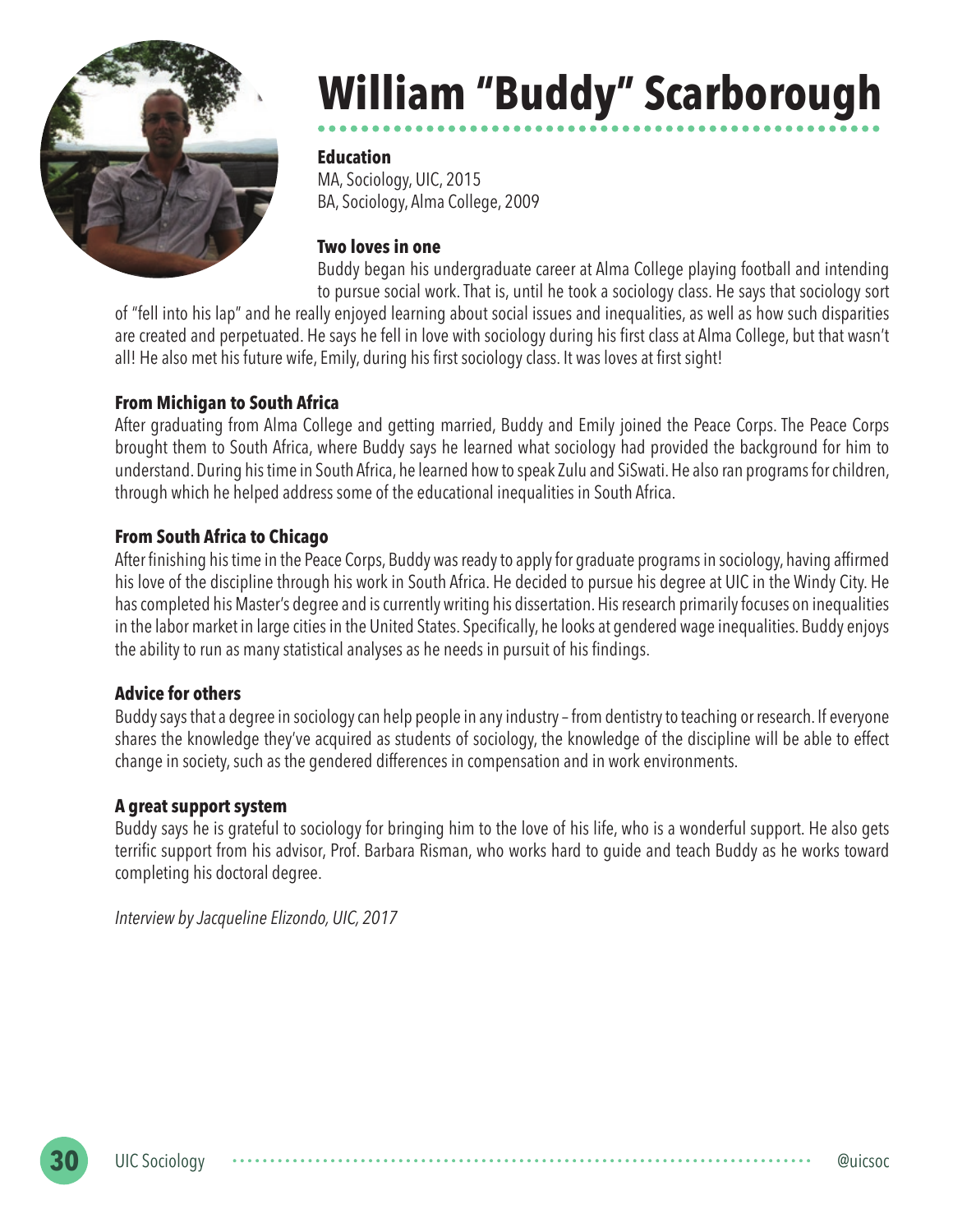### **Alison Moss**

**Education** MA, Sociology, UIC, 2010 BA, Gender and Women's Studies, Indiana University, 2007

### **World experience led to further education**

After finishing her associate's degree at the age of 19, Alison got married, traveled the country following some bands, and worked in a family business. She realized that she

did not find her work fulfilling and decided to return to school at Indiana University South Bend. She earned her bachelor's degree in Gender and Women's Studies. During her time at IU South Bend, she took a class on the sociology of gender and knew that she had found the discipline for her. This passion grew and she continued on to UIC, where she received her master's degree in sociology.

### **The power of sociology**

Alison believes there is great benefit for those who study sociology, as it helps students to understand not only society but themselves as well. For Alison, a queer woman of color, sociology was empowering, as it helped her to understand the social structures that have made accomplishing some of her goals more difficult. Because of sociology, Alison understands the structural and institutional forces that have negatively impacted her life.

### **Advice for students**

Alison encourages students of sociology to pursue a range of careers without even needing to pursue graduate degrees. For instance, Alison believes that those with a sociology degree would be an asset to the medical field, because they interact with diverse populations. She says the ability to collect and analyze data is a valuable skill that employers will appreciate. She also suggests that sociology prepares students to be successful in marketing and business because these industries require professionals to administer surveys and conduct interviews. Because it is a diverse area of study, Alison believes that students of sociology have a broad selection of job opportunities.

### **Alison's passion**

Alison discovered that her passion is in teaching. Her dream position is to be a faculty member at Indiana University South Bend, so that she can teach students who have not been exposed to diverse people and situations about the reality of society.

*Interview by Stephanie Munoz, UIC, 2017*



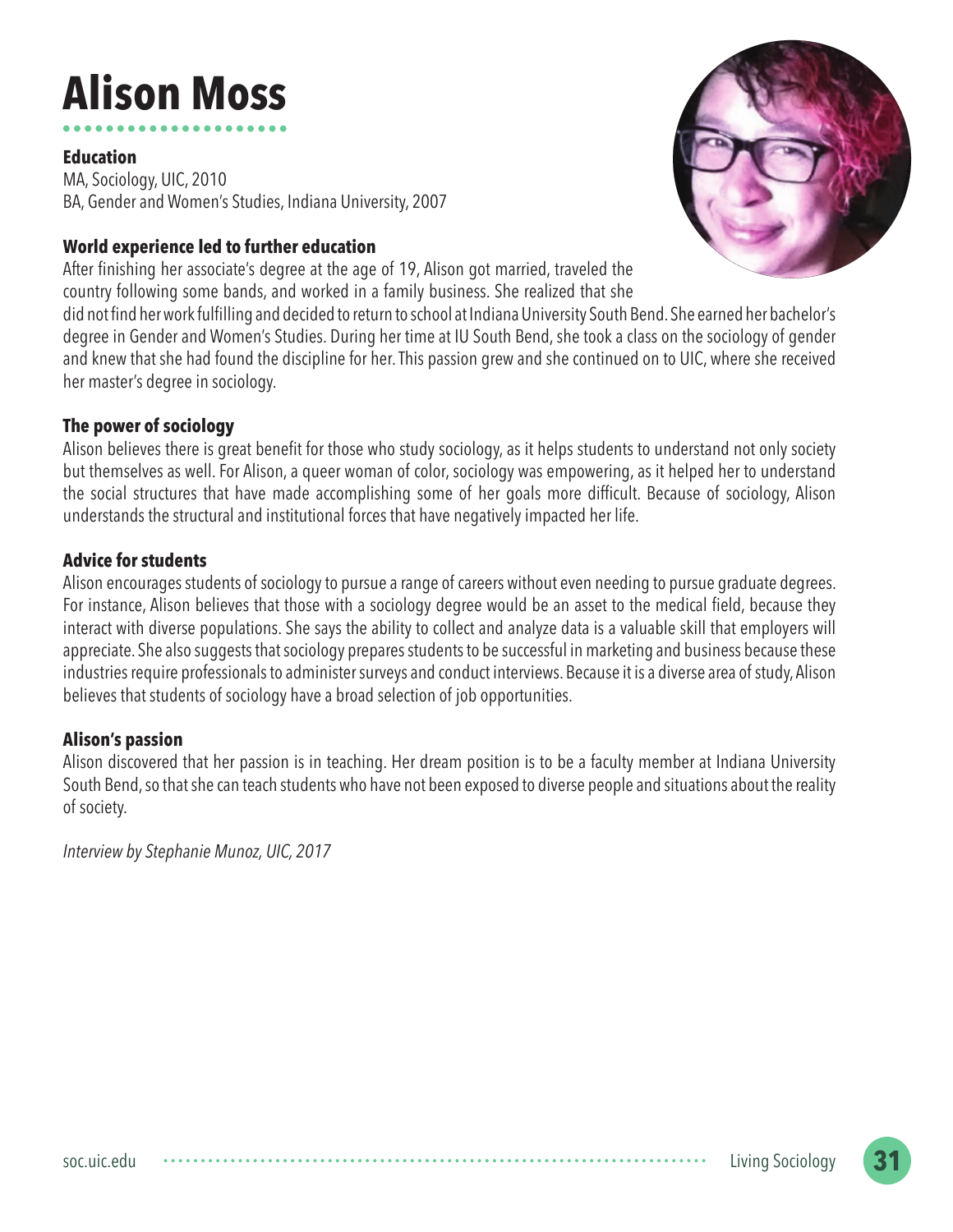

### **Kevin Lamarr James**

#### **Education**

PhD, Sociology, UIC, 2010 MA, Sociology, UIC, 2004 BA, Sociology, Hampton University, 2001

### **Full circle at UIC Sociology!**

Dr. Kevin James is the current Director of Service Learning in the department of Sociology at UIC. Dr. James is interested in many things, as was obvious by his oft-changing undergrad plans, but upon taking his first sociology class he realized that he could get a degree in – not just something that interested him – but in something about which he felt passionate. Frequenting local book stores' social science sections became the norm as he soaked up sociology topics that resonated with his own experiences growing up. While working on his PhD, Kevin started teaching both at UIC and in South Bend, Indiana. Realizing that teaching was a good fit, he joined UIC as a full-time professor.

His desire to work with students and be involved with them has led him to his current position of Director of Service Learning, which entails creating partnerships in the community for UIC seniors to work with during their senior capstone course. The partnerships allow students both to gain experience and to give back to the communities that UIC serves. What's his favorite part about his job? Working with the students and the community – the personal component. He loves to see the students take learned theoretical ideas and turn them into practice.

### **The "ultimate inter-disciplinary degree"**

One specific thing Dr. James likes about sociology is the distinctions between levels of interaction from the individual up through the institutional and cultural, and he believes that being aware of these different interactions is knowledge that can be applied to any field a person chooses to go into, allowing sociologists to do well in many different career areas. Kevin thinks that it is beneficial for students to study sociology so they become aware of "the issues that exist in society and see them in the different layers they actually appear in." He also believes that sociology is the "ultimate interdisciplinary degree" and that to get the most out of it one should pair it with a double major, a minor, or grad school to help narrow your interests.

### **Advice for current undergraduates**

Kevin has two pieces of advice for current undergraduate students: Don't avoid opportunities and people because of fear and don't worry about trying to please everybody! He especially suggests that students take advantage of everything college has to offer – which is what they are paying for. If a class sounds interesting, take it – you might just find your passion!

### **Future plans?!**

Passion has recently hit Kevin again as he ponders the too-low graduation rates at UIC and a desire to do even more to help the UIC community has been stirring inside of him. He dreams of creating an organization that can mentor and guide college students – especially those lacking outside support – in navigating the often-overwhelming institution that college can be.

### **Out in nature**

When he's not mentoring students, Kevin can be found at his property in the Chicago suburbs, allowing him to foster his love of nature and the outdoors – though he admits he would prefer to do a little more relaxing in said nature and a little less weed-pulling. His one-year-old giant schnauzer, Oscar, and his three cat siblings have no complaints!

*Interview by Jamie Yager, UIC, 2016*

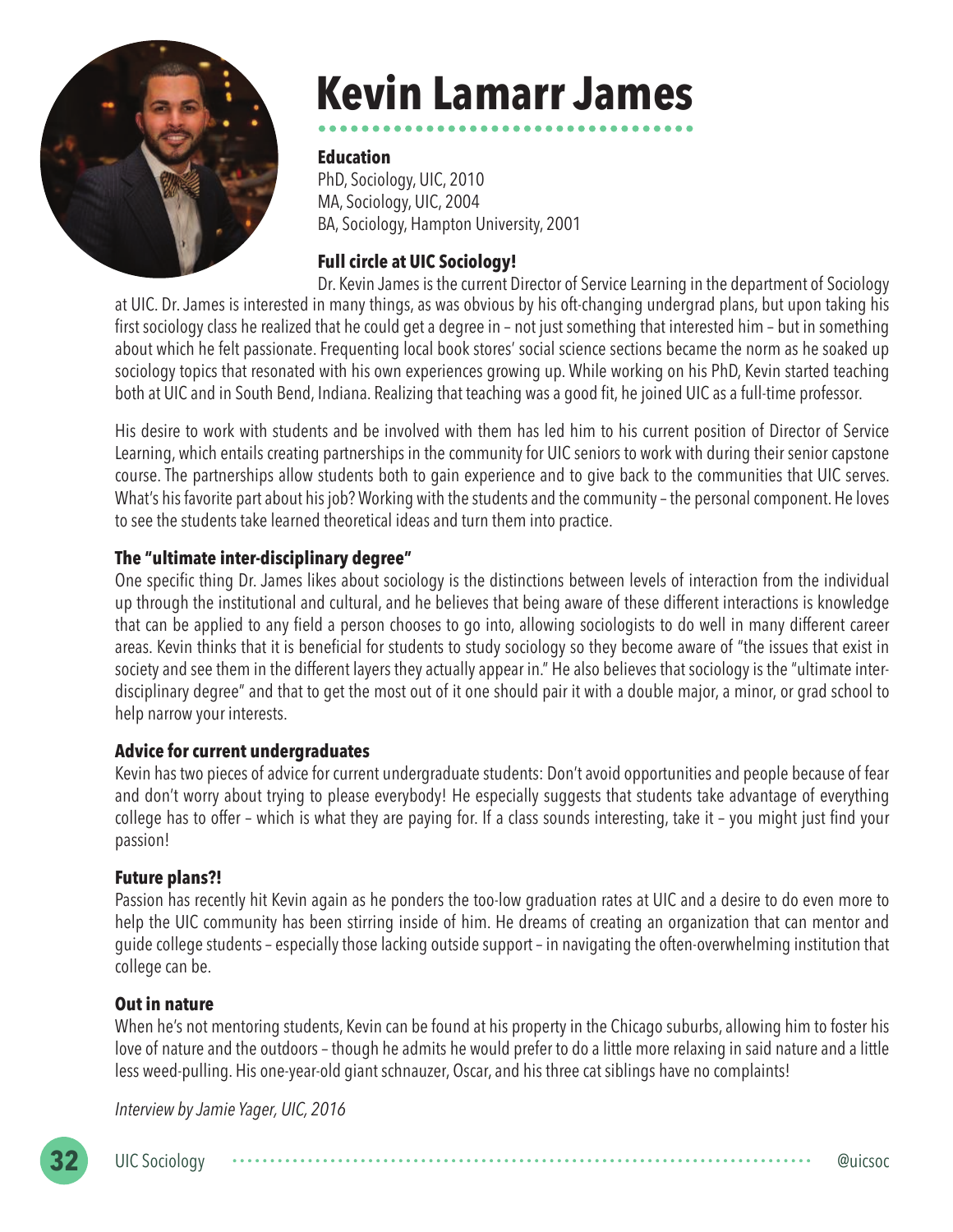### **Mildred Schwartz**, Professor Emerita

#### **Education**

PhD, Sociology, Columbia University, 1965 MA, Sociology, University of Toronto, 1956 BA, Sociology, University of Toronto, 1954

### **Pursuing sociology**

Dr. Mildred Schwartz was raised in Toronto, Canada, and attended the University of Toronto,

where she found sociology. After finishing her bachelor's degree, she went on to work in a government agency, a workplace she found to be rife with sexism. Inspired by her work experience, Mildred decided to return to school, with hopes of effecting change. She finished her master's degree in sociology in 1956, after which she started to work at an advertising agency. However, her love of sociology drew her once more, and she applied and completed her PhD in sociology at Columbia University in 1965. She applied to many teaching positions in the United States after finishing her degree and found a job with UIC's Circle Campus!

### **A lifetime love of sociology**

Dr. Schwartz's favorite part about her academic career is research and writing. She also very much enjoyed spending time with her undergraduate students. Mildred says she loves the field of sociology because it is limitless! Sociologists never run out of questions to ask and there are always new and different ways to go about finding answers.

Despite her success, Dr. Schwartz did encounter hardships in her career. One of her main battles was against the frequent sexism she encountered. For instance, she did not receive equal pay compared to her male counterparts, endured discriminatory remarks, and faced resentment for her success in publishing and teaching. Despite these challenges, she forged ahead and had – and continues to have – a successful career.

### **Advice for current students**

Dr. Schwartz believes that a sociology degree is suitable for many fields. She has worked for a government agency, advertising agency, and in the academic field using her sociology degrees. She also says there are many not-for profit and some for profit agencies that hire students with sociology degrees. Undergraduate students learn statistics and theory that is very beneficial in a wide variety of workplaces. Dr. Schwartz says that although the world is a very different place than it was in her time, sociology is as relevant as it has ever been because it teaches you to be more intelligent about the world in which we live. She says if she could go back in time and give herself a piece of advice, it would be to have more confidence in herself. She grew up in a household where she was not encouraged to continue her studies, and she encourages others to be confident in their interests and capabilities.

### **Prolific, even in retirement!**

Mildred is currently retired and resides in New Jersey. However, she still does sociology for fun! In her free time, she reads and writes about sociology because it keeps her engaged in the world. For fun, she likes to go to New York University to spend time with students and colleagues. Five years from now, she sees herself starting a new project and to continue publishing books. Someday she says she will really retire and take a break from her academic career…just not any time soon!

*Interview by Stephanie Munoz, UIC, 2017*

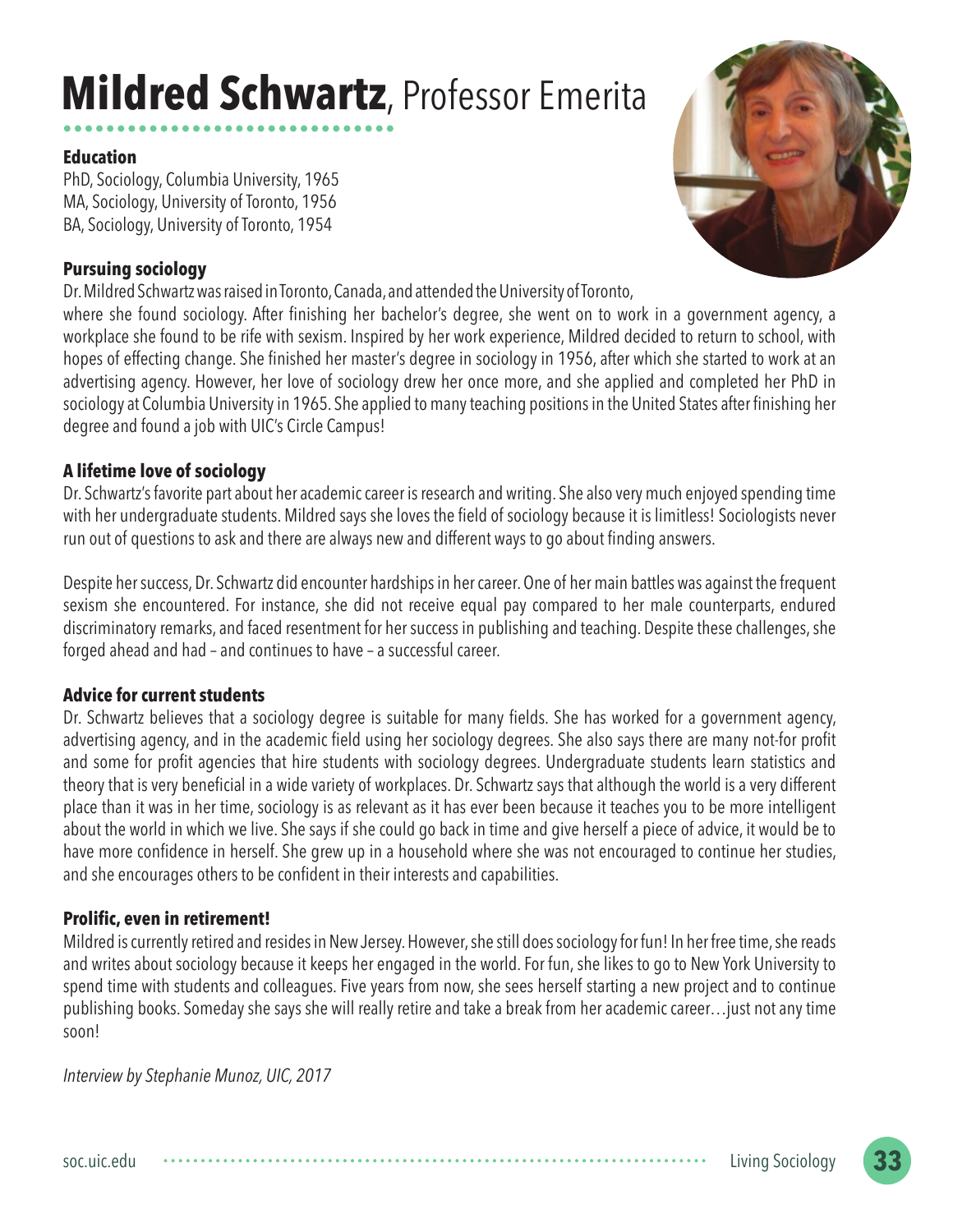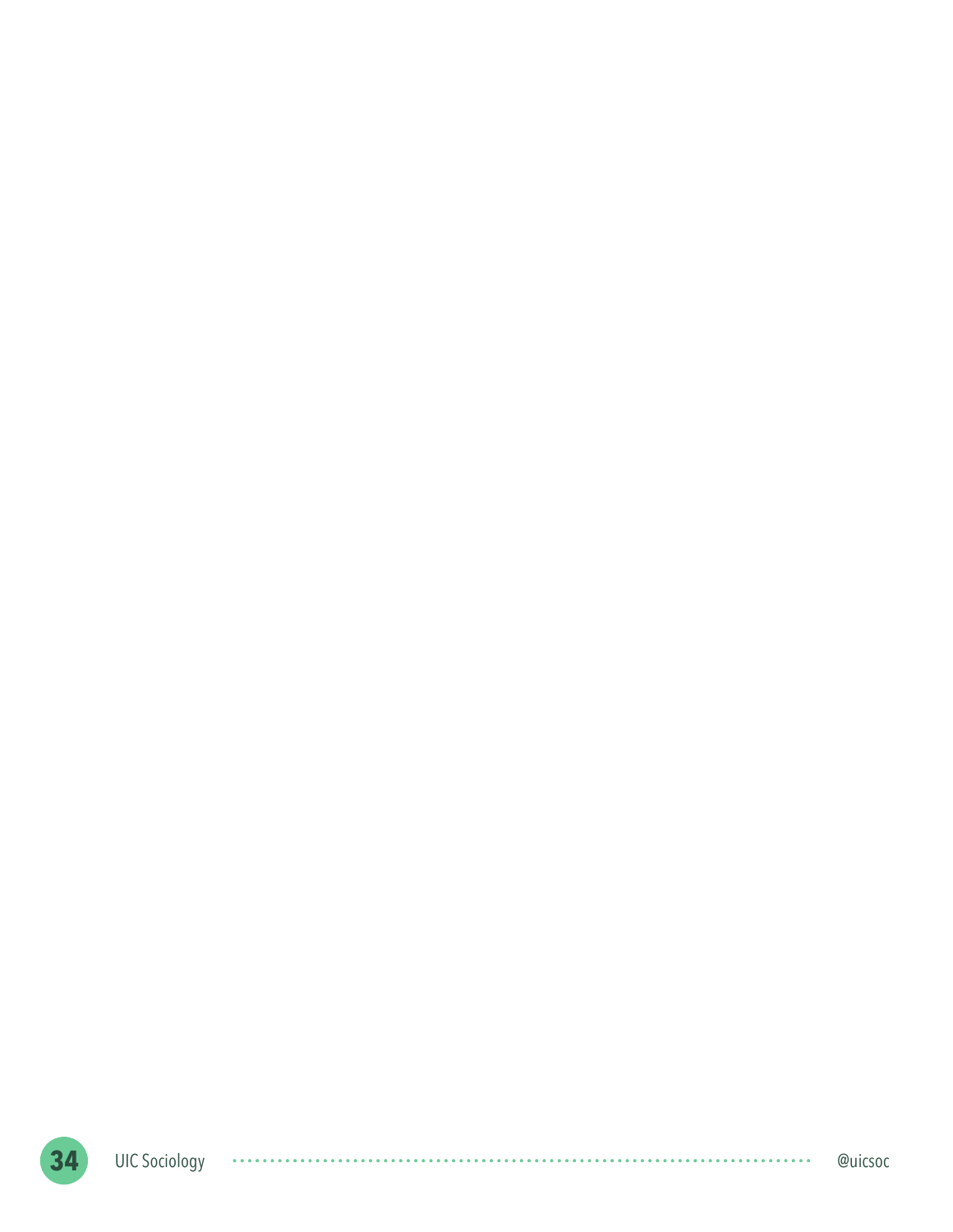### **Index**

| 7 |
|---|
|   |
|   |
|   |
|   |
|   |
|   |
|   |
|   |
|   |
|   |
|   |
|   |
|   |
|   |
|   |
|   |
|   |
|   |
|   |
|   |
|   |
|   |
|   |
|   |
|   |
|   |
|   |
|   |
|   |